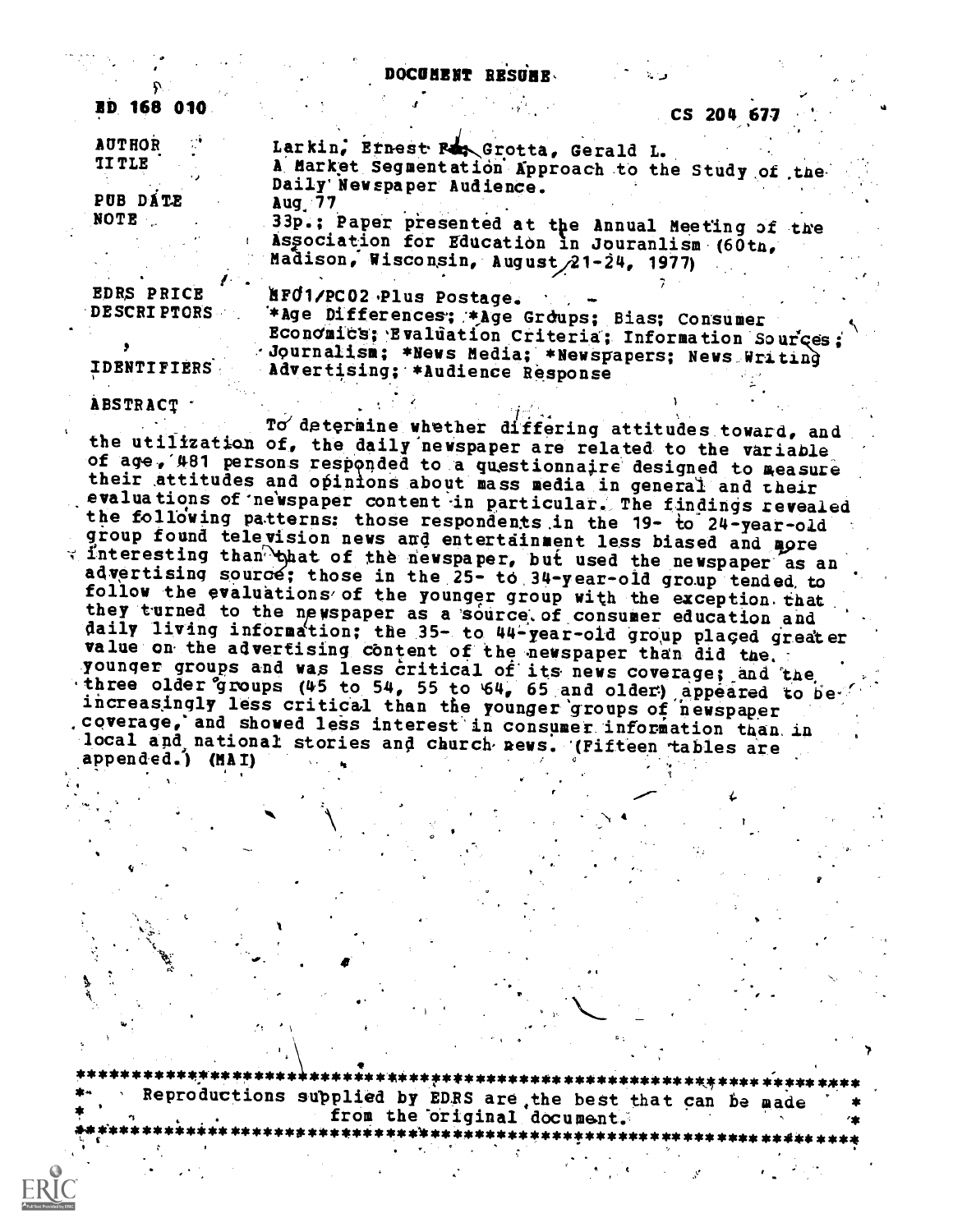U.S. OEPARTMENT OF HEALTH,<br>EDUCATION & WELFARE<br>NATIONAL INSTITUTE OF<br>EDUCATION

THIS DOCUMENT HAS BEEN REPRODUCED EXACTLY AS RECEIVED FROM<br>THE PERSON OR ORGANIZATION ORIGINATION<br>ATING IT POINTS OF VIEW OR OPINIONS<br>STATED DO NOT NECESSARILY REPRESSENT OFFICIAL INSTITUTE OF<br>EQUICATION POSITION OR POLICY

ED168010

 $320467$ 

A MARKET SEGMENTATION APPROACH<br>
TO THE STUDY OF THE DAILY NEWSPAPER AUDIENCE

by

Ernest F. Larkin Associate Professor University of Oklahoma

and

.Gerald L. Grotta Associate Professor University of Oklahoma

*J*ubmitted to the Advertising Division of the Association. for Education in Journalism, Univ. of Wisconsin Madison, Wisconsin, August 21-24, 1977

> "PERMISSION TO- REPRODUCE THIS MATERIAL HAS BEEN GRANTED BY

|  | Ernest F. Larkin |
|--|------------------|
|  | Gerald L. Grotta |

TO THE EDUCATIONAL RESOURCES INFORMATION CENTER (ERIC) AND USERS OF THE ERIC SYSTEM."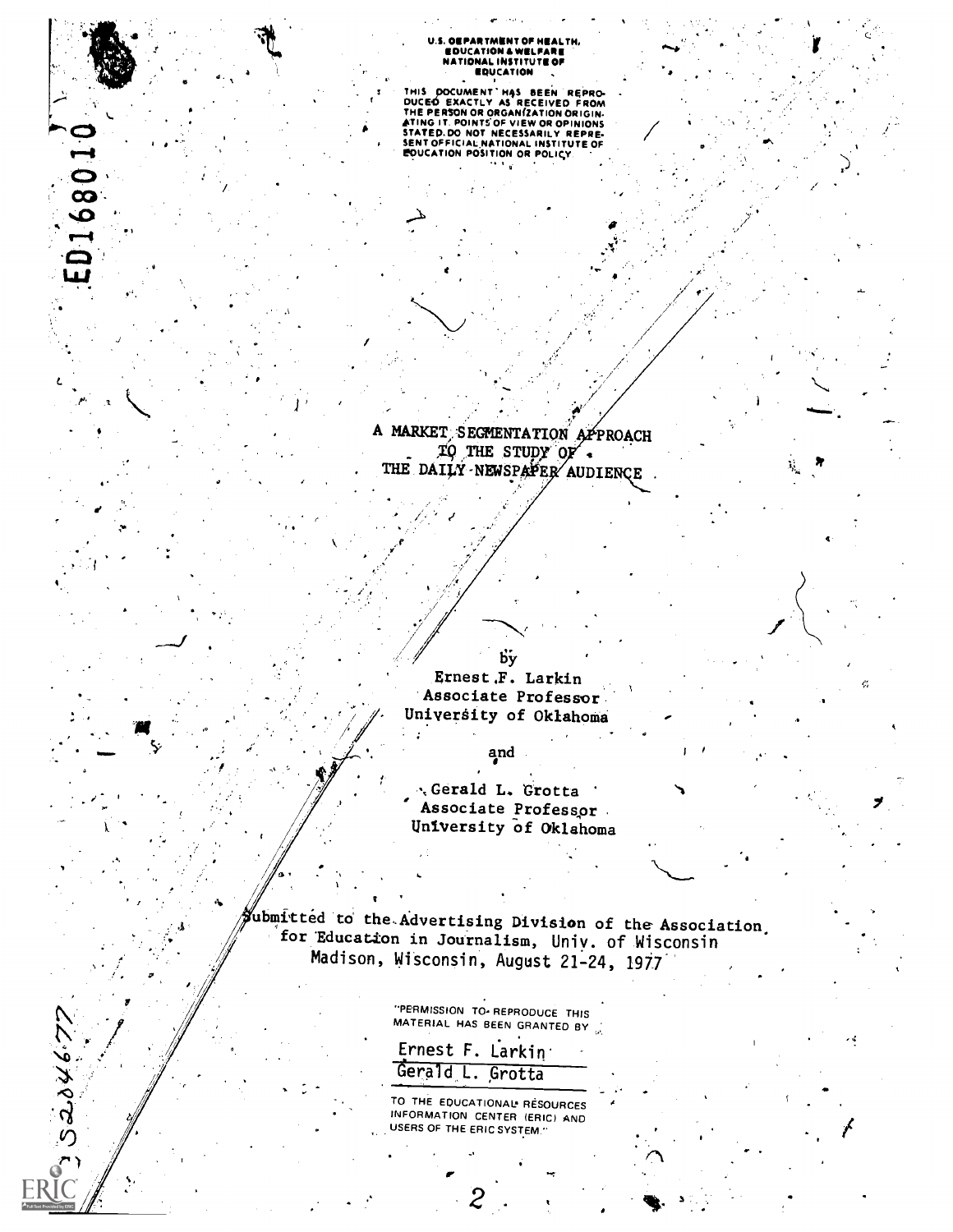A MARKET SEGMENTATION APPROACH TO THE STUDY OF THE DAILY NEWSPAPER AUDIENCE INTRODUCTION

While a survey of the literature reveals a great number of studies devoted to the analysis of the newspaper audience, it also reveals an overwhelming tendency to view this audience as a monolithic "mass," and to treat it as such when discussing its wants needs and desires. Studies such as those conducted by the ANPA and reported in its publication News Research for Better Newspapers<sup>1</sup>, and those reported by <u>Nournalism</u> Quarterly, such as Rarick's study of the "Differences Between Daily Newspaper Subscribers and Non-Subscribers,"<sup>2</sup> and Westley and Severin's study dealing with the "Profile of the Daily Newspaper Non-Reader,"<sup>3</sup> tend to provide a better understanding of the newspaper audience in general. However, they do not provide the type, of insights which are needed in making media buying decisions, or in making constructive media management decisions.

While the other media have been attempting to provide the advertiser with, more and more specific data concerning the size and composition of their audiences by breaking down the audience into both demographic and psychographic segments, the daily newspaper has tended to ignore such distinctions and to continue to report audience information only in terms of circulation, The president of the Television Bureau of Advertising was quoted recently as saying, "Television is very research minded. Newspapers, since their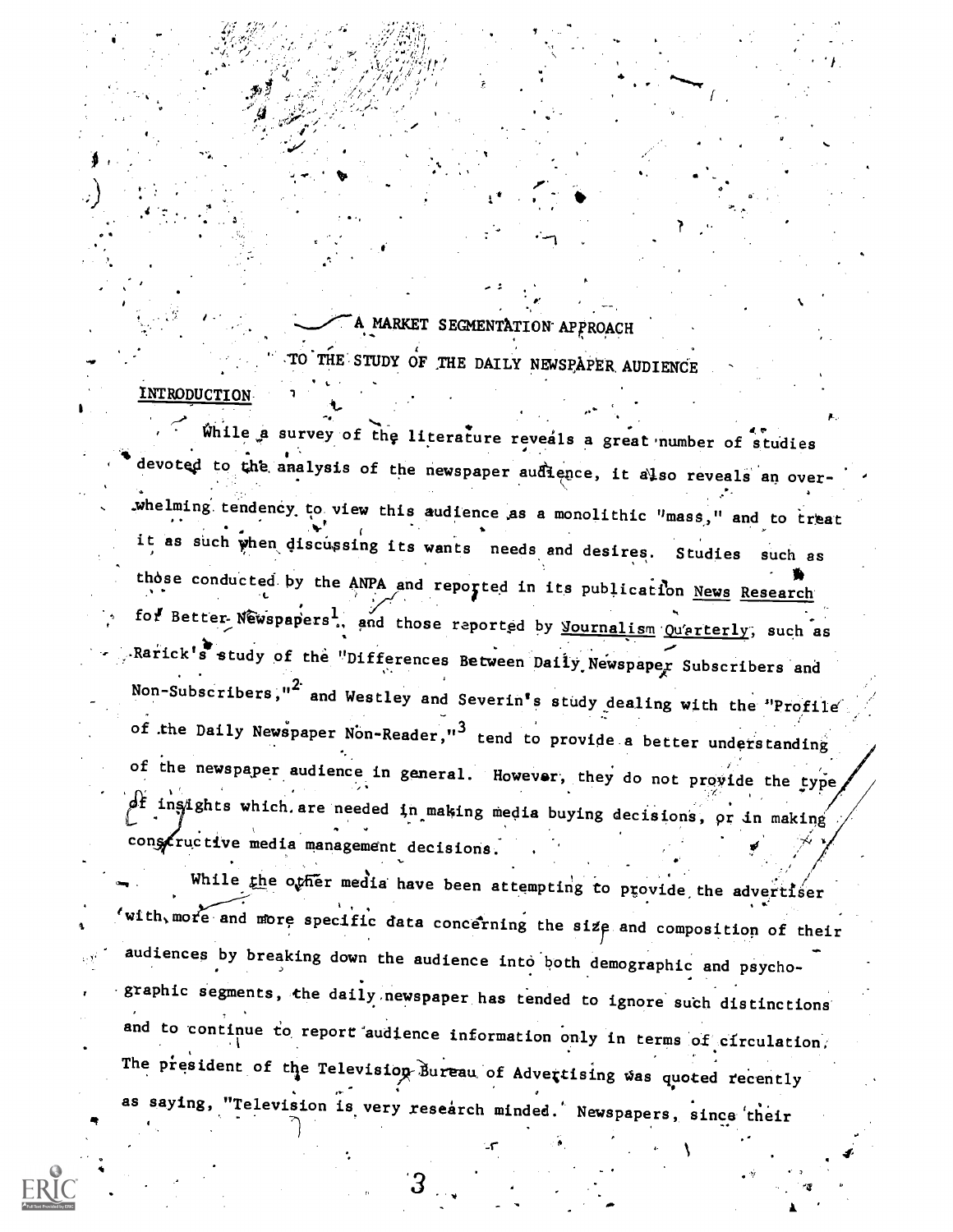inception, have been selling on circulation alone and they don't like to We are delighted the same doing this:"4 Part of the reason for change. this tendency may have been due to the firmly held belief that the daily newspaper had been, and would continue to be, the principle recipient of the largest proportion of the advertising dollars expended for media time and

space..

Recently this belief has been shaken somewhat by evidence of changes in the traditional position of the daily newspaper vis-a-wis its audience. While circulation continues to climb in most communities, new evidence ' indicates that newspaper penetration into these communities has, in fact, been declining. This evidence has led media managers in many of the major metropolitan areas to begin to seek more information about their audience-and potential audience--and to begin to demand research which will provide. them with better insights into the wants, needs and desires of these potential audience members.

The data on which this report is based has been gathered under the sponsorship of the News Research Center of the American Newspaper Publishers Association through a \$5000 grant. While the study covered a much broader range of questions concerning the audience of the daily newspaper, this report will deal with information relating to market segmentation of that audience based on relevant age groups.\* While this by no means exhausts the possibilities for meaningful analysis of this data, it should provide valuable insights into the significant differences between age groups and thus provide information of value to the advertiser and the media manager alike.

For additional information regarding the audience of the daily newspaper, as revealed from further analysis of this data, see the report published by the ANPA Research Center entitled "The 21-34 Year Old Market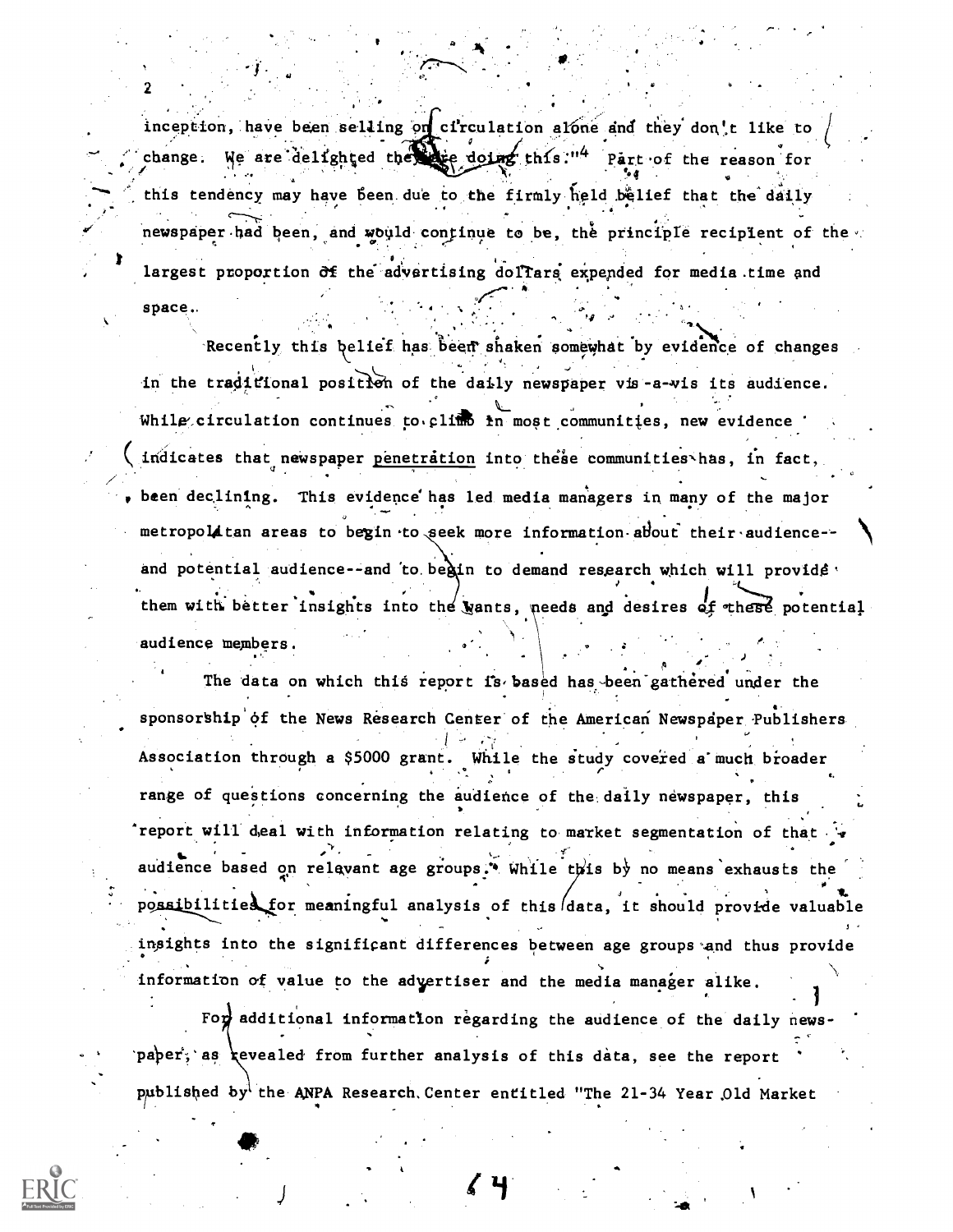and The Daily Newspaper,"<sup>5</sup> and subsequent reports to be published as analysis. of these data continues.

#### THE PROBLEM

The study was designed to determine whether differences in attitude toward, and utilization of, the daily newspaper could be discovered within a random sample of individuals selected from a major southwestern metro area,

using age as the criterion variable.

3

Age was selected as the criterion variable in this first analysis of the data because of the growing emphasis once again being placed on age as an important variable in audience segmentation. Studies such as the Yankelovich, Skelly and White study of "Young People and the Newspaper: An Exploratory Study,"<sup>6</sup> and the study recently completed for the ANPA<sup>7</sup> both have called attention to one age group within this larger market.

While comparisons such as these are important to a better understanding of this single segment, more information is needed which will enable the media manager and the advertiser to compare similarities and differences between age groups to see if trends in perception and utilization of the mass media can be detected.

#### THE METHODOLOGY

The first step taken in the development of this study was to reduct a series of focus group interviews with a purposively selected sample of individuals from the metro area in which this study was to be conducted. These individuals were selected so as to provide respondents from the major segments of the population, representing as many different demographic and psychographic characteristics as possible. (A total of 15 individuals participated in these interviews; seven males and eight females. The interviews were conducted in

5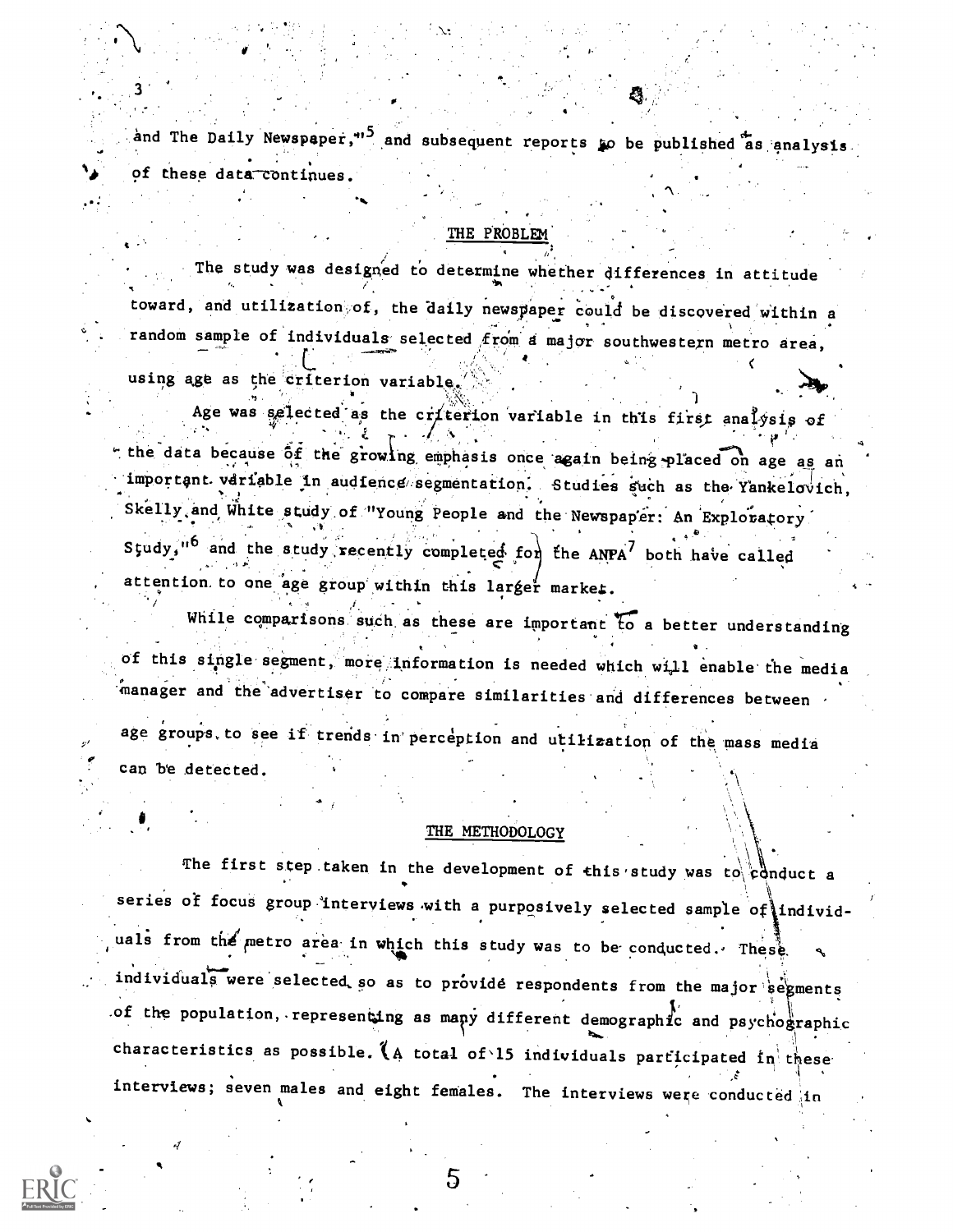in two separate sessions and were held in the facilities of an independent research firm. Both sessions were recorded on video and audio tape for later analysis.  $\mathbf{C}$ 

, where  $\mathcal{R}(\mathbf{A})$  is a set of  $\mathcal{R}(\mathbf{A})$ 

I

During the two, two-and-one-half hour sessions, the moderator elicited .''  $$ information from the subjects concerning their attitudes toward and use of the major media of mass communication--newspapers, radio, television and magazines, At no time were the subjects alerted to the fact that the primary thrust of the interview was to gain inshghts into their attitudes toward newspapers , the set of the set of the set of the set of the set of the set of the set of the set of the set of the set of the set of the set of the set of the set of the set of the set of the set of the set of the set of the set of specifically. During the two, two-and-one-half hour sessions, the moderator elicited<br>information from the aubjects concerning their attitudes toward and use of the<br>major media of mass communication-newspapers, radio, television and maga

Based on the information gained from analysis of these in-depth interviews, a structured questionnaire was developed. This questionnaire was designed to.gain maximum:information about attitudes toward, and stated use of, the major mass media--especially newspapers.. After extensive presesting and revision, the questionnaire was administered to 500 subjects randomly selected from the population 'of a major southwestern metropolitan-area.

This second phase of the study was conducted by an independent research firm. Subjects were personally interviewed by trained, paid interviewers. The questionnaire was administered as part of a larger study being conducted regarding consumer behavior and media usage.

Of the 500 individuals interviewed during the summer and fall of 1976, 481 usable questionnaires were returned. Initial analysis of the data revealed the following breakdown of the sample based on age:

Table 1 About Here

For the purpose of this study, two broad categories of questions were included in the questionnaire:  $\widetilde{I}$  media perception questions designed to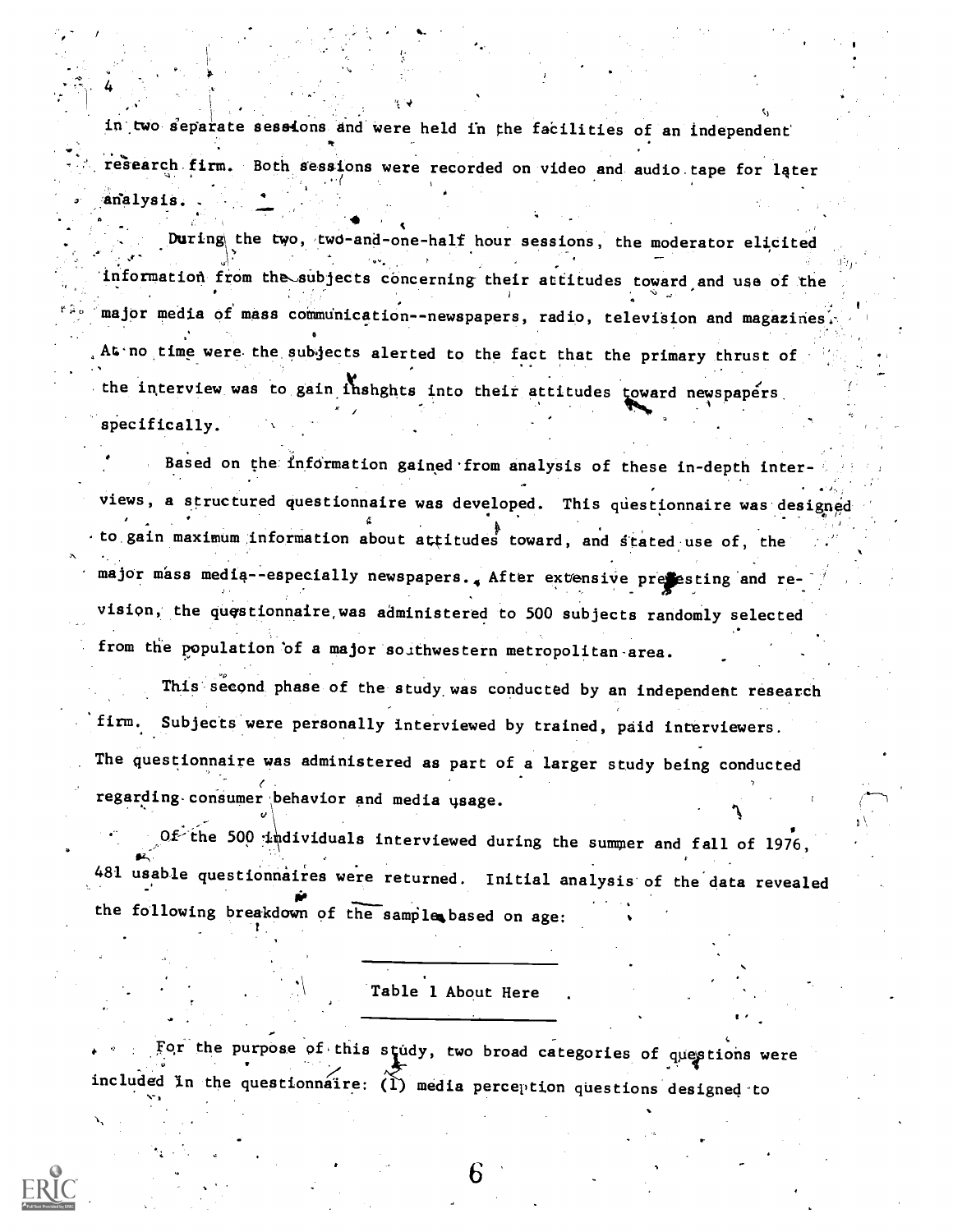determine the opinions and attitudes held by respondents toward the mass media. and (2) newspaper content questions designed to determine what respondents look for in the newspaper.

#### t FINDINGS

When asked to rank 24 statements relating to their percetpion of the performance of the mass media, the subjects in this study revealed the following patterns based on age.  $\setminus$  Table 2 shows the ranking received by each of the statements across each of six age categories.

Table 2 About Here

#### 19=24 Year Olds,

 $\mathsf{S}_{\mathbb{Z}_p}$  ,  $\mathbb{Z}_p$  ,  $\mathbb{Z}_p$ 

Table 3 shows the statements which ranked highest and lowest from amoung the 24 perception statements for subjects in the 19-24 year old age group.

## Table 3 About Here;

ment. This group tends to turn to television for both its news and entertain-They generally like what they see on television and are not concerned / that television news is too "brief and sketchy." On the other hand, while they feel that the newspaper does a good job of covering the news they are interested in, they also suspect that the newspaper tends to "cover up" stories which they feel should be reported; that they are "slanted and do not present both sides of controversial issues," and that, the are "controlled" by local advertisers. While they feel they are "getting their money's worth!' from the newspaper,' they are not willing to pay more for it.

Perhaps the two most revealing statements are those which deal with the advertising content of newspapers and television. This group strongly disagrees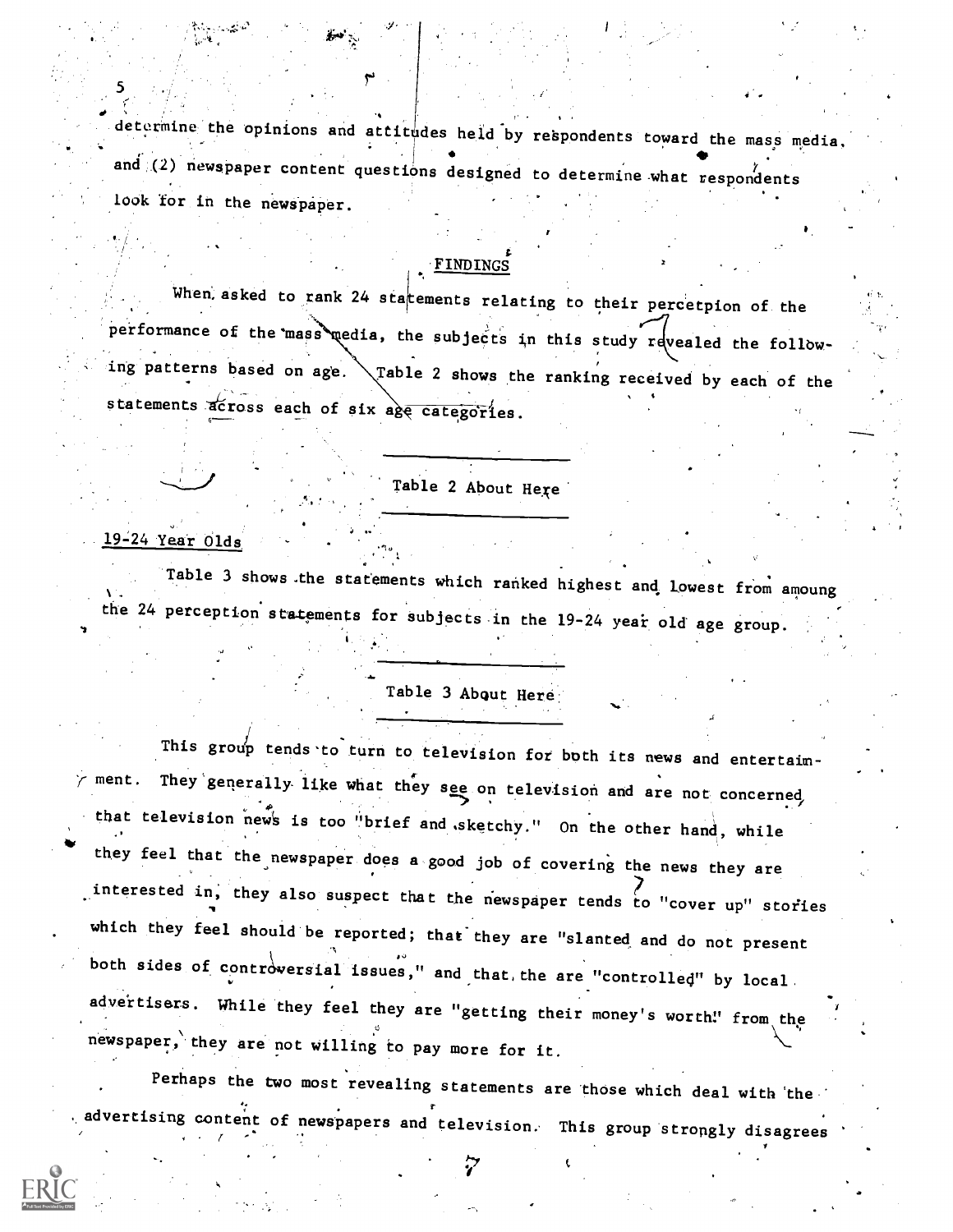with the idea that "advertising in the local newspaper is of little value and irritating," but they also strongly disagree with the statement.that "if  $\epsilon$ v stations would cut out all advertising I would find them less useful." This, . . and information to be discussed later, tends to indicate a strong reliance on the part of this age group on the newspaper as a source of shopping information. 25-34 Year Olds

r

'Table 4 shows the statements which ranked highest and lowest for individuals between the ages  $6f_{\odot}25-34$  years.

#### Table 4 About. Here

While this' group also turns to television for its news and entertainment it is not as strongly dependent upon television as its source of information. However, this group seems to be much more concerned with the perceived-short .gomings of the newspaper than does the younger group. They, for example,  $\texttt{a}$ re more concerned over "slanted" news and "cover ups" by the newspaper, and are less apt to look at oniy the comics and feature stories. in the paper.

Again it is the advertising related statements whichseem to be/the most revealing for this age group. They tend to perceive newspaper advertising as more useful than television advertising. For example, they strongly agree with the statement "if newspapers would cut out all advertising/I would find them less useful," while strongly disagreeing with a similar statement about television advertising. They also disagreed strongly with the statement " $\mathbf{F}$ find advertising in the newspaper to be of little value and irritating."

#### 35 -44 ,Year Olds'

6

The statements with which this age group most strongly agreed and disagreed are shown in Table 5.

7,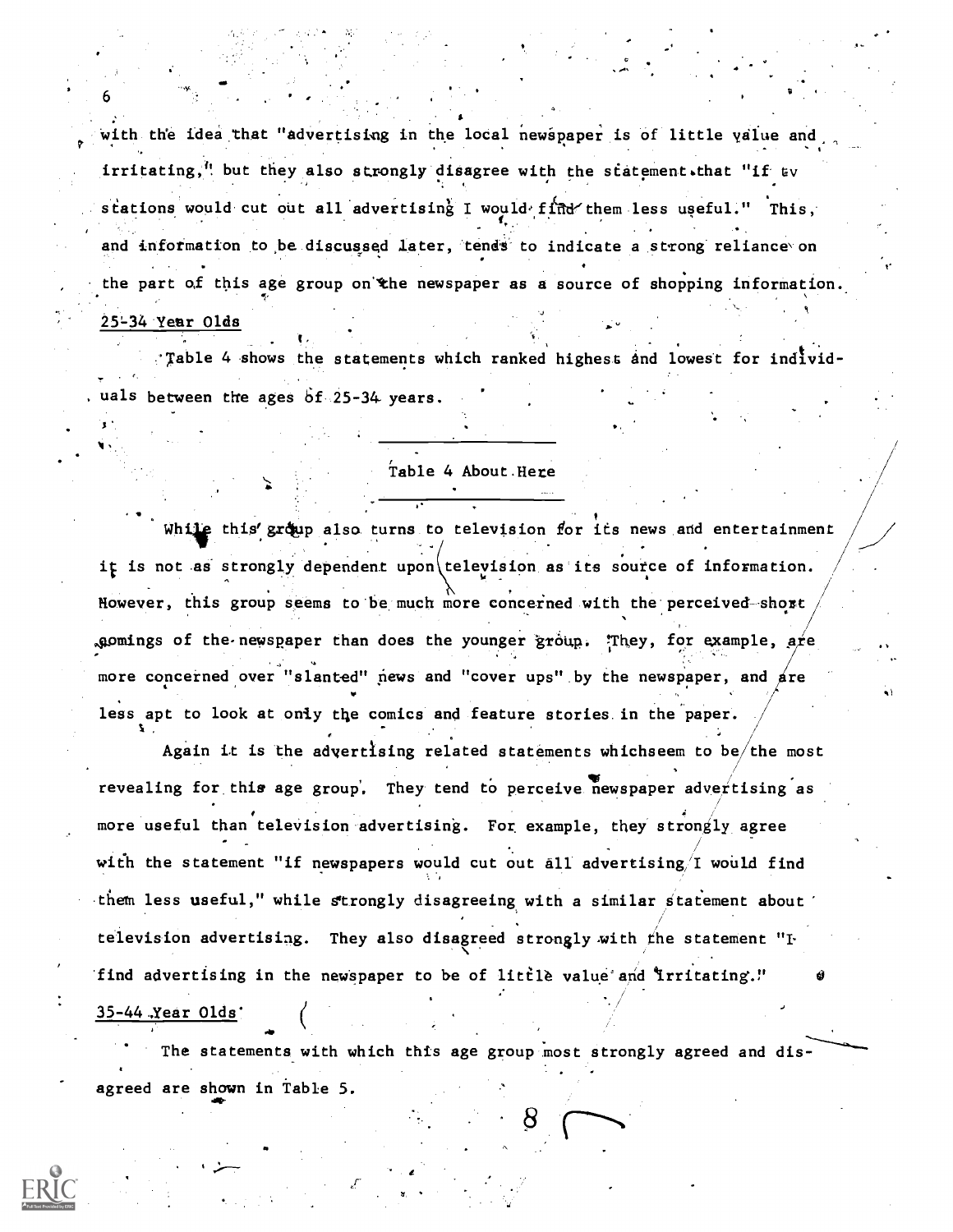# Table 5 About Here

Of all of the age groups studied, this one is by far the most concerred w<sup>i</sup>th the advertising content of the media For example, they strongly agree that "if newspapers would cut out all advertising I would find them, less useful," and just as a rongly disagree with the statement if find advertising in the newspaper to be of little value and irritating. Finally they strongly agree with the statement "I find advertising on television to be of little value and irritating."

While this group leans more toward the newspaper for both news and for advertising, it is still concerned with the perceived problems of newspaper coverage. They agree that the newspaper does a good job of covering news in which they are interested, but also agree that they feel the newspaper is Yslanted" in covering controversial issues.

45-54, 55-64 and Over 65 Age Groups

The remaining three age groups hold very similar views regarding the performance of the media. In general they are much more sattsffed with the ? performance of the newspaper and much less dependent upon television for their news than the younger age groups. Statements with which these individuals most strongly agreed and disagreed are shown in Tables 6, 7, and 8.

Tables 6,7, and 8 Here

All three of these groups feel that "the newspaper I read does a good job of covering news that I am interested in," and that "newspapers adequately serve the needs of the various minorities in this community.<sup>4</sup> They are still concerned over "slanted" news in their newspaper and over the amount of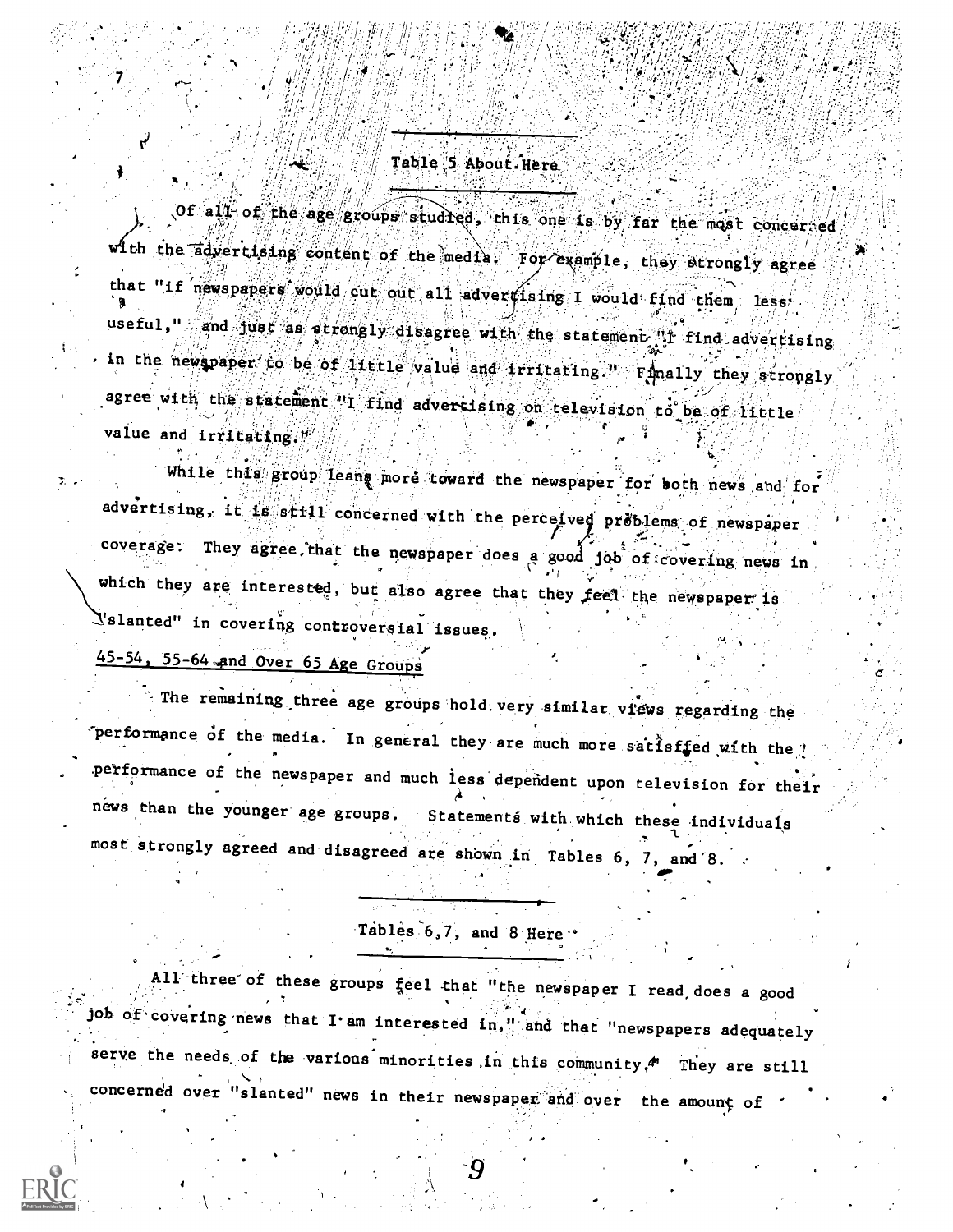"local advertiser control," which they perceive to exist.

These three groups also are less concerned with the advertising content, of the newspaper and of television than are the younger groups. But they all agree that newspaper advertising is not irritating or of little value to them,

### Media Content

8.

When the subjects in this study were asked to fank 34 statements regarding the type of content they would most like to see in their daily newspaper the following age related profiles resulted habie 9 shows the ranking for each statement across the six age groups.

#### Table 6 About Here

#### $19-24$  Year Olds

The youngest age group in the study was strongly in favor of more news. and advertising with an entertainment orientation as can be seen from Table 10.

#### Table 10 About Here

This group wants ads and stories about products and events of interest to them; entertainment advertising such as movies, plays, etc., and movie reviews and schedules. They also seek out the entertaining feature stories in the newspaper and the "how-to-do-it articles."

This group is least interested in stories about spectator sports, hunt-

ing and fishing, club news and "society" news.

#### 25-34 Year Olds

As can be seen in Table 11, this age group has a different set of priorities and interests when they turn to the daily'newspaper.

1.0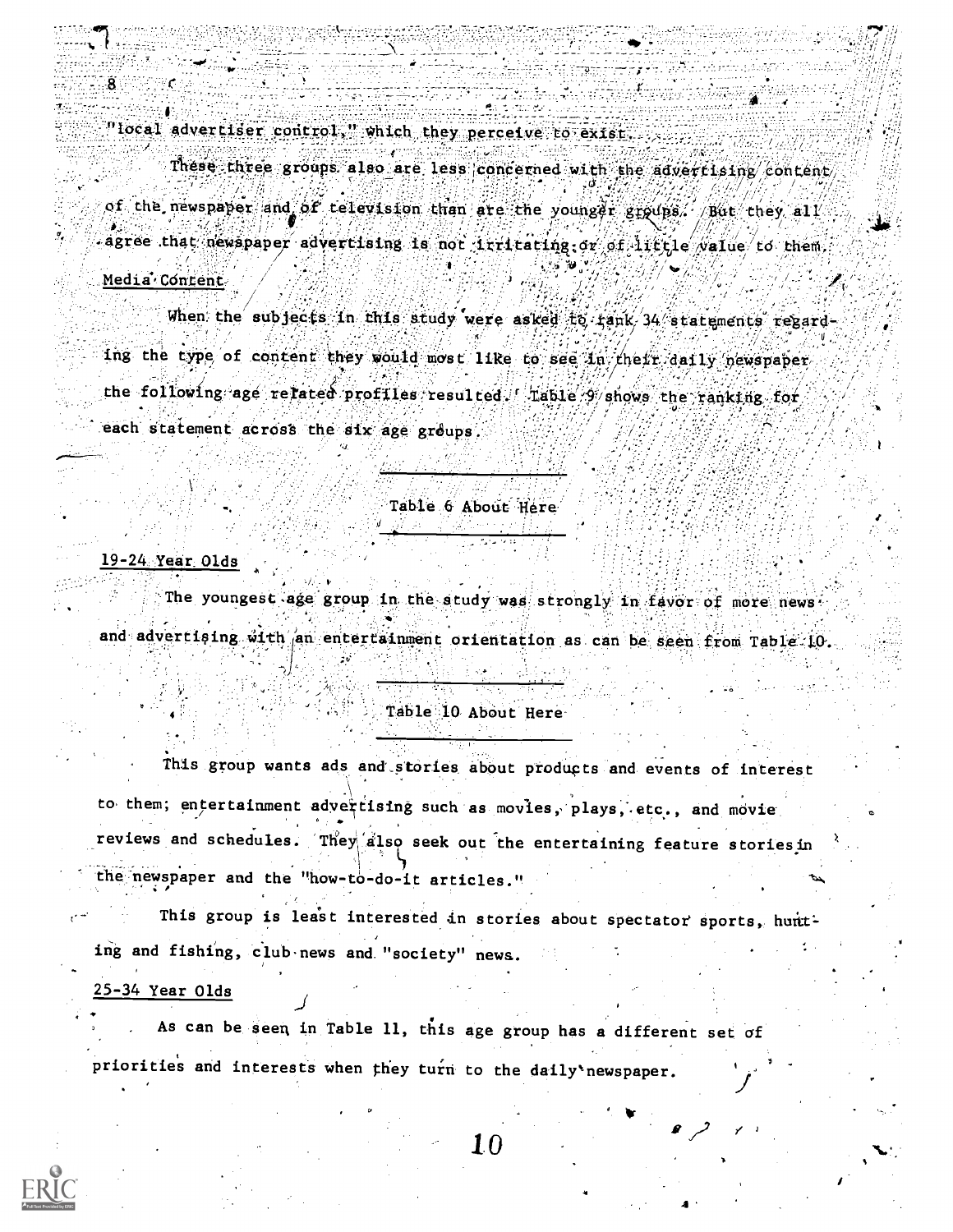# Table 11 About Here

These individuals are much more interested in information which will help them shop wisely and make the best possible use of the time and money at their disposal. They are concerned about schools and look for stories about national events in the newspaper with much more interest than the younger individuals.

They are least interested in stories about clubs and organizations, soolety" news, stories about hunting and fishing and about spectator sports. Nor are they too concerned about automorive or furniture and appliance advertising.

#### $35-44$  Year Olds

This age group is very similar to the 25-34 year olds in the type of content-they seek in the daily newspaper, as indicated in Table 12.

#### Table 12 About Here

They also want information which will help them in their day-to-day living. Consumer information, ads about products and events of special interest to them, stories about schools and education and stories about both national and local events are high on their list,

They are least interested in "society" news, stories about alternative lifestyles and stories about clubs and organizations. Nor are they very interested in grocery ads, clothing articles and ads for automobiles.

# 45-54 Year Olds

The 45-54 year olds also tend to seek out the same type of information as do the two age groups discussed previously, as indicated in Table 13.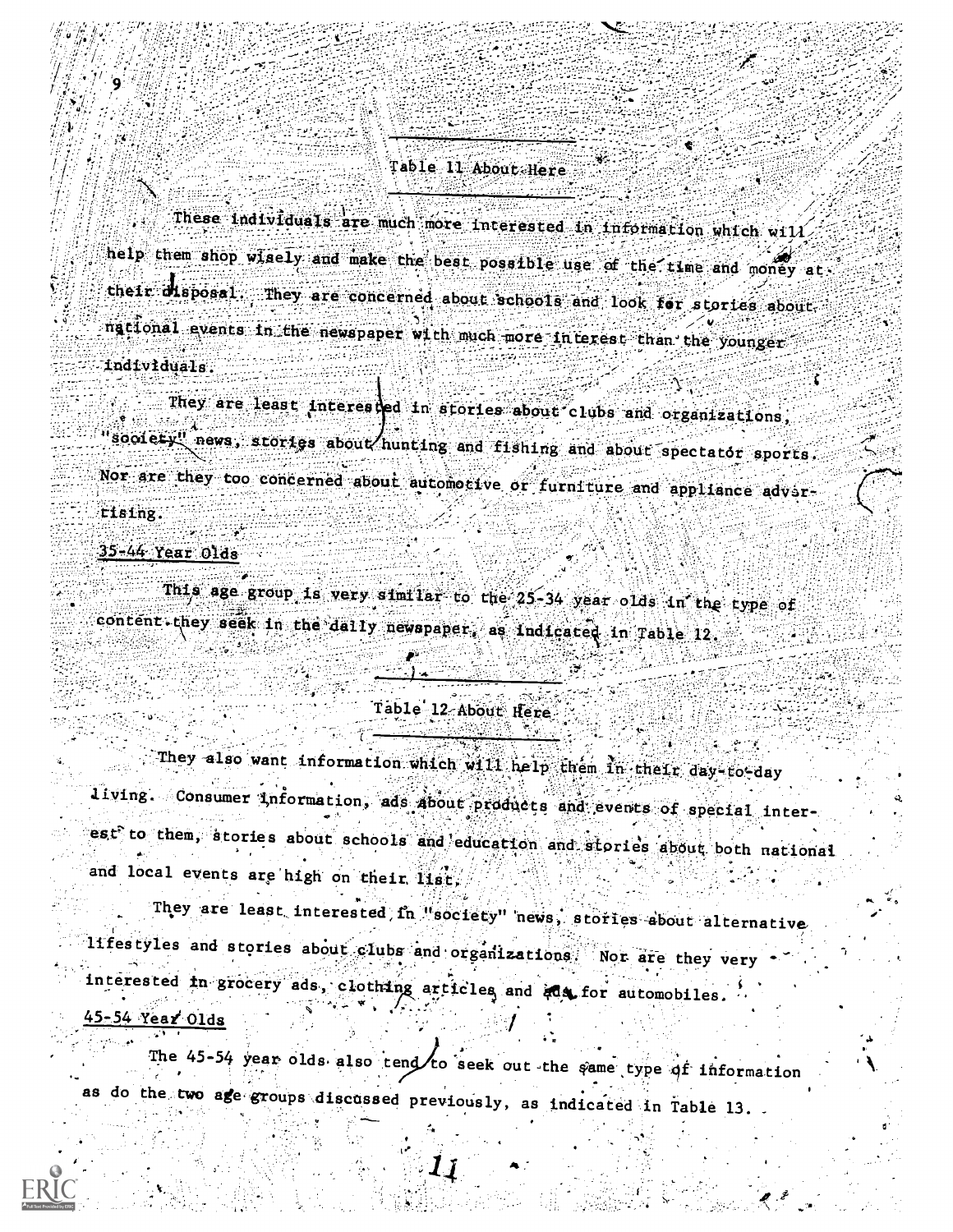# Table 13 About Here

The only differences in their contant preference is the desire for a greater emphasis on gardening information and recipes and cooking hints, and a desire for more editorials in the local newspaper. They are less interested in political news, comics she crime news, than the younger groups. 55-64 Year Olds

Table 14 indicates mote similarities than differences between this age group and the preceding three uge groups

#### Table 14 About Here

One major difference in the type of content of greatest interset to this group is the emphasis on local events over all other types of stories. This group is also more apt to seek out information about churches and religion than the younger age groups.

They are least interested in stories about alternative lifestyles. society" news and stories about clubs and organizations. In general, however, they are very similar to the three preceding groups.

Over 65 Year Olds

ŦÓ.

Of all the age groups included in this study the very young and the very old have the most divergent tastes as far as newspaper content is concerned, as indicated in Table 15:

# Table 15 About Here

This age group looks for local and national news stories first and then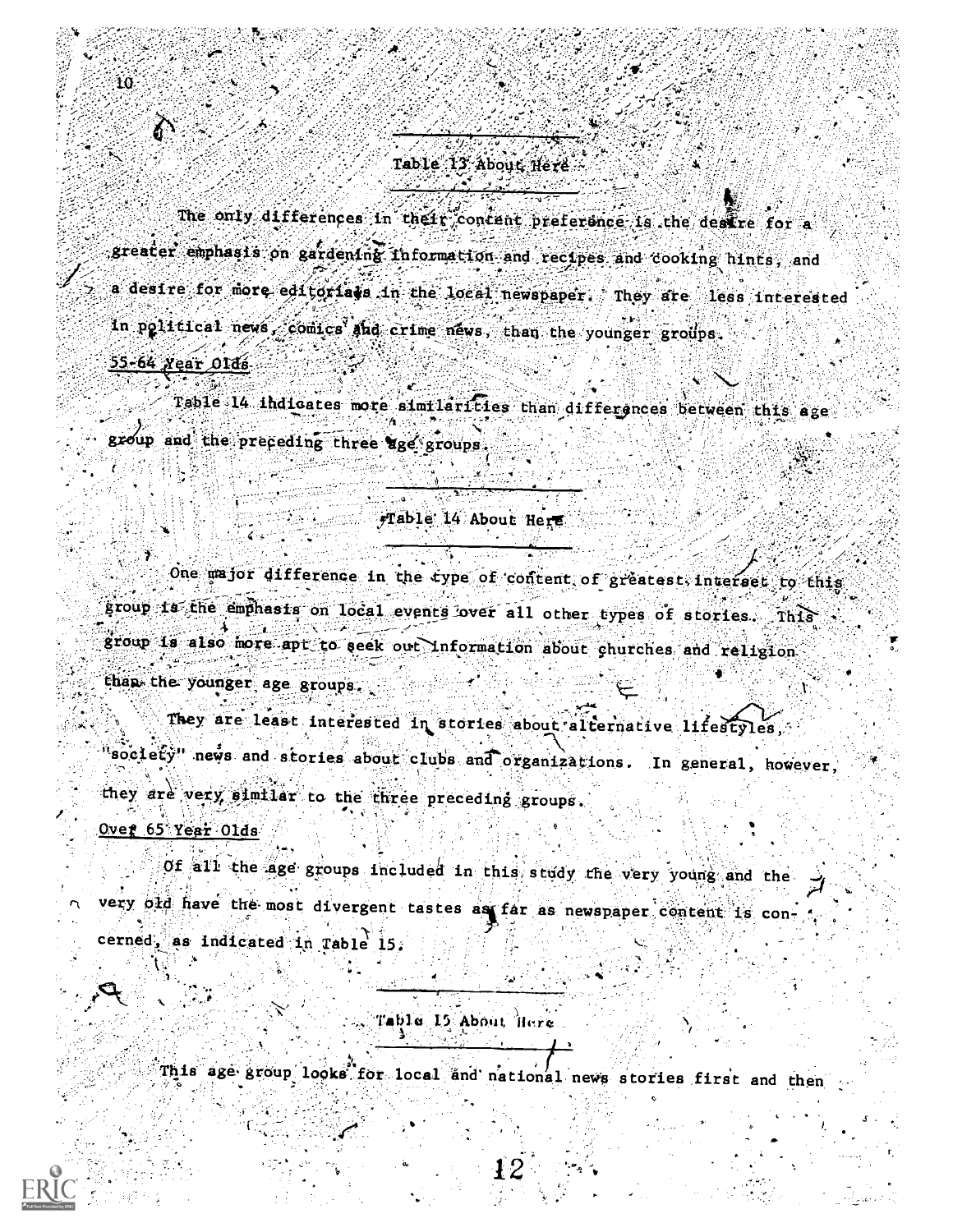$\frac{11}{20}$ . for stories about churches and religion, and schools and education. They are much less interested in cor-unart information than any of the other age groups ... and are more interested.  $\sigma$ rmation, recipes and cookin  $\mathbb{R}$  Ls, advice columns and let

 $\mathbf{11}$  and  $\mathbf{12}$ 

#### SUMMARY AND CONCLUSIONS

 $\sim$  or .

In attempting to determine whether age can be useful as a means of discovering differences between various subsegments of the newspaper a dience, several important findings have surfaced.

First it becomes more evident that the younger individuals (especially those between 19-24 years of age) have considerably different attitudes toward newspapers than do the older individuals in this-study. These young consumers tend to turn more to television for both their information and entertainment. They also tend to be suspicous of newspapers because of perceived bias in the treatment of the news content and the perceived tendency to "cover up" stories which they'feel should be reported.

The one reason why the members of this age group use the newspaper is for the advertising content. They feel newspaper advertising is useful and not nearly as irritating as television advertising. They say they would find the newspaper less useful if the advertisements were left out--but the same is not true for television as far as they are concerned.

The type of content this group is most interested in seeiag in the . daily newspaper is predominantly entertainment-oriented news and advertising. They look for ads about products of interest to them; entertainment advertising for movies and plays; movie reviews and schedules and stories about local events. They are also very interested in information which will help them cope with the problems of-daily living such as how-to-do-ic articles; consumer



13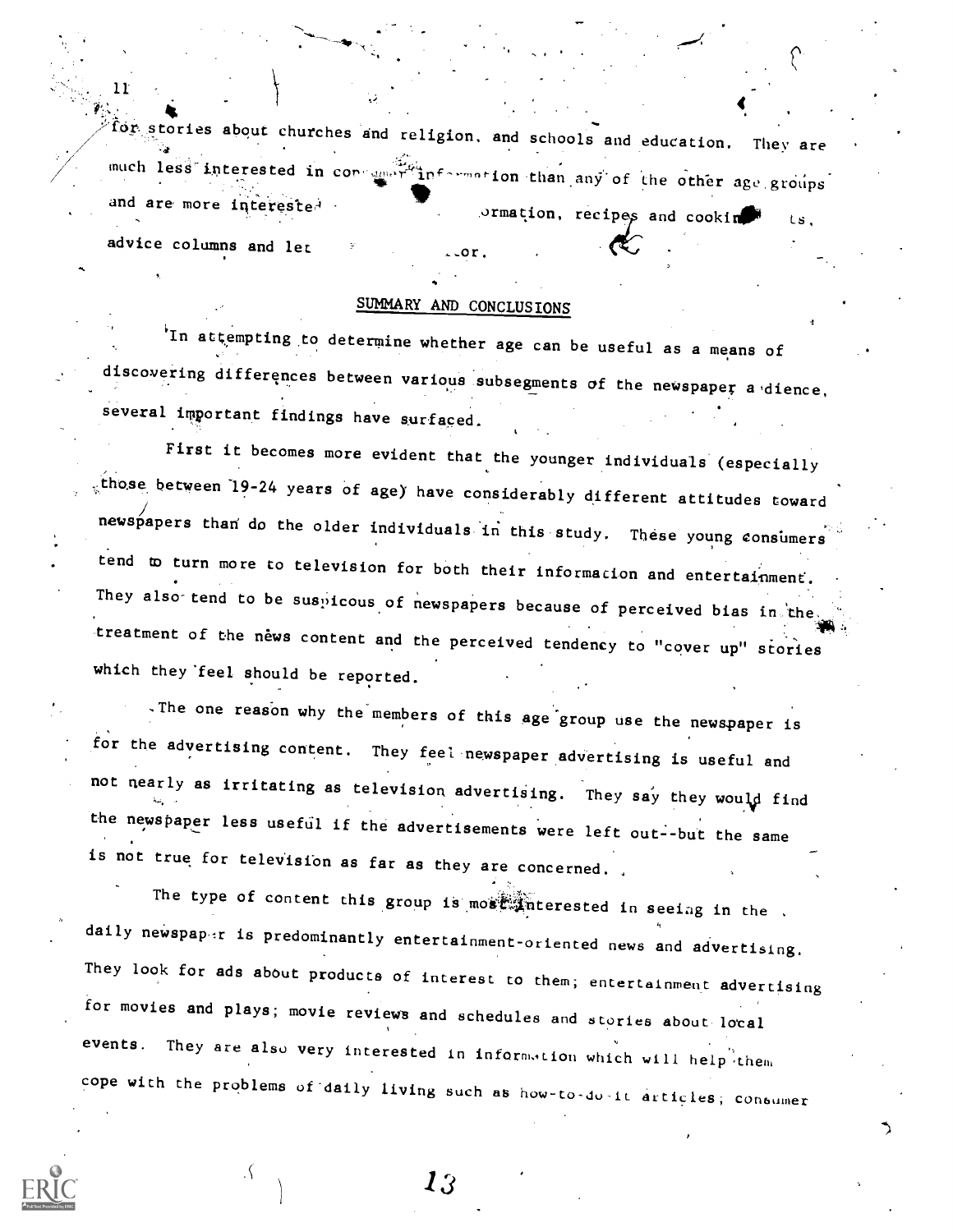inforamtion dealing with how toshop for the best buys; and detailed background stories on complex events., t .

In comparison, the older age groups tend to have a much more positive attitude toward the newspaper and of their for more and more of their  $\overline{A}$ information as we move  $f_{10}$ .  $\sim$  move  $\sim$  moups. Members of the 25-34 year old group still tend to turn to television for their entertainment and information, but not as completely assthe younger individuals. This age group also harbors many of the same doubts about the "objectivity" of the newspaper as does the younger group. They feel that it is biased; slanted; and tends  $\sim$ to cover up stories.which'should be printed. 'They, however, like the younger individuals, feel that the newspaper is the best source of consumer information , in both its news and advertising content. They find mewspaper advertising helpful and would find the newspaper much less useful if it left out all advertising content.

They type of content most preferred by this age group concentrates heavily on information which will help them solve their problems of daily living. They want more consumer information; how-to-do-it articles; gardening information and stories about schools and education, local and national events, and detailed. background information on complex issues.

 $\tilde{ }$  In moving from the 25-34 year olds to the 35-44 year olds, it becomes evident that while the two groups are very similar in their attitudes toward the newspaper, the advertising content becomes even more important for the older group. They are.much more in search of advertising content in the newopaper, and much less tolerant of television advertising. They are also less critical of the performance of the local newspaper. They feel it may be slanted, but in general hold that it does a good job of covering the news they are interested in, and in serving the needs of the statules in their



12.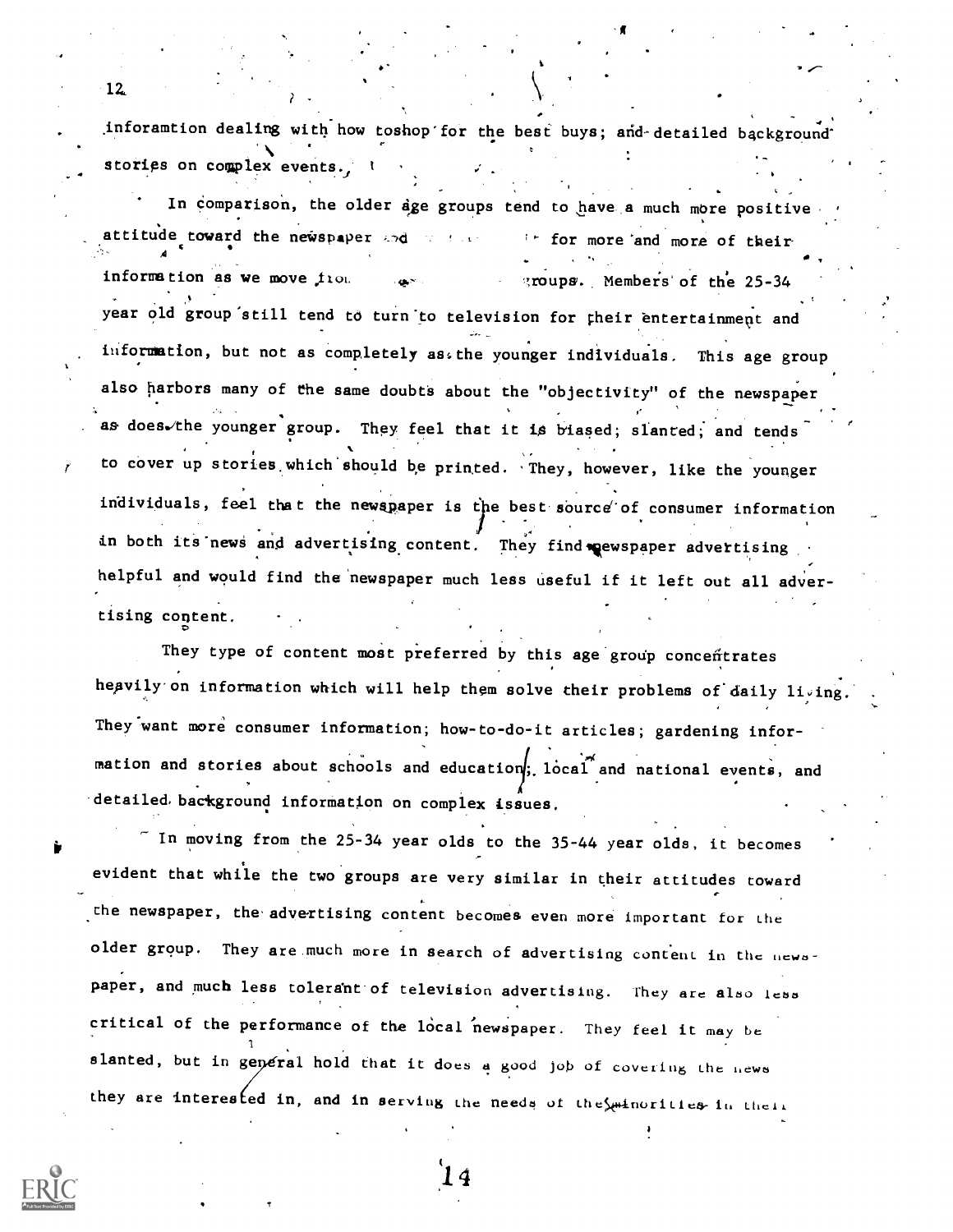community.

13 ;

The 45-54 year old group is less dependent on the advertising content or the newspaper and is also much less critical of its performance than any with the set of the state of the state of the state of the state of the state of the state of the state of the state of the state of the state of of the younger age groups.  $\gamma$ They are concerned about the bias and slanted treatment of contains  $\mathbf{r} \in \{1, 1\}$  issues, but feel that the newspaper is still doing a good job o 55-64 year oLds.  $\frac{1}{2}$  the news they want to read. The same is true of the  $\bullet$  ,  $\bullet$ 1 $\hat{r}$  , , , , ,

a

.3

Of all of the age groups those over 65 are the least critical of the newspaper. They are apparently satisfied with the way it h and while they feel the local adverffBer may have too much say in what goes into the paper this does not prevent them from accepting it as a, reliable source of information.

When  $\hat{R}$  comes to newspaper content the older age groups are leasy inter-. ested in consumer information. Over 55, interest in consumet information begins to.lag behind interest in content such as local stories; national stories; church and religious news and the like. /

what does all of this mean to the advertiser or to the media manager? To the advertiser it should indicate that if he is still viewing the newspaper through the traditional "monolithic"/perspective, he may need to take a fresh. look at the newspaper and the audjence it is reaching. He may also wish to consider the amount and type of information about audience size and composition they daily newspaper provides for him and determine whether or not it is sufficiently usefal in evaluating the place of the daily newspaper in his media' schedule. He may also wish to use this evaluation as the basis for specific suggestions to the newspaper for additions to their information base.

`,:ro the media manager this may mean that it is time to take a lung, hard look at the content and format of the newspaper product and attempt to determine

 $\bf\overline{15}$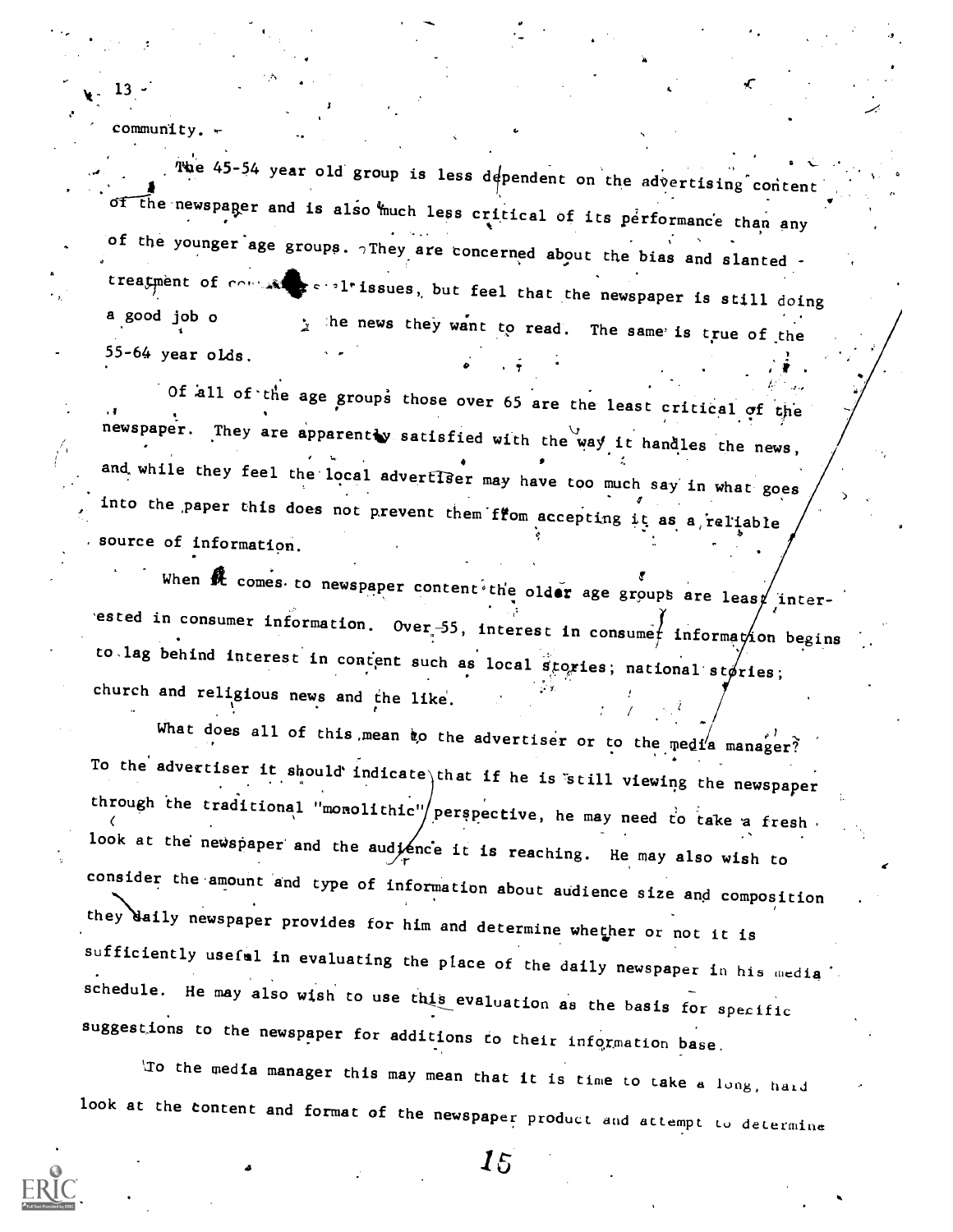how he can do a better job of appealing to the various segments of his market. A review of both editorial and advertising content, as well as the overall format of the newspaper may be needed in order to find ways to make it more attractive to each of the various segments.  $\sim$ 

r i Sant

The media manager may also want to give consideration to a better means

**c** contract the contract of the contract of the contract of the contract of the contract of the contract of the contract of the contract of the contract of the contract of the contract of the contract of the contract of t

 $\mathbf{I}$ 

 $of.$ 

 $14.$  If  $\bullet$  If  $\bullet$ 

sewspaper produmuessary for him ons segments of his audience. alle<sub>, com</sub> leach specific to the amount and type of information he provides through his newspaper which fulfills their specific wants, needs and desires. This may mean, for example, that in order to counter some of the skepticism found in the young adults in his potential audience the media manager may have to go outside his own medium . ,.. . , . in order to present his case.

While it is possible to generalize some of the findings from this study  $\setminus$ to all newspapers, there is a danger of overdoing it. Each newspaper market . will undoubtedly present its own specific problems which the media manager . in that market must be aware of, and must be able to consider when attempting to improve the attractiveness of his newspaper product. .

If the newspaper is to truly.become a more essential medium for each segment of the total, market then there is a definite need for a program of on-going research in every market'-- research 'designed to identify all of the various market segments and to pinpoint the wants, needs and desires of each Of. these segments.

I t)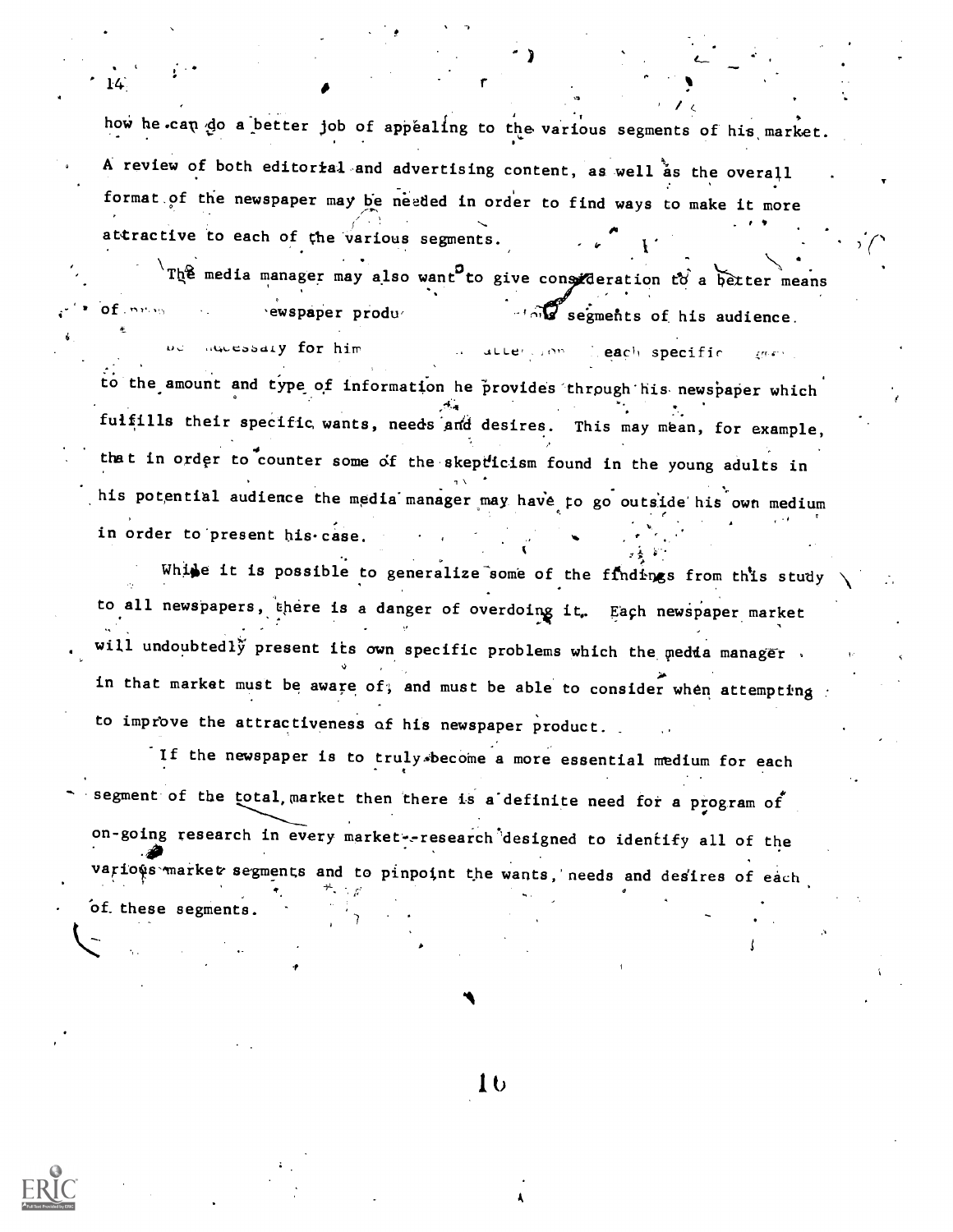#### **FOOTNOTES**

- 1. News Research for Better Newspapers, Vol. I-VII. American Newspaper Publishers Association, 1966-1975.
- 2. Rarick, Galen R., Differences Between Daily Newspaper Subscribers and<br>Non-Subscribers, Journalism Quarterly, Vol. 50, No. 2, Summer 1973, pp. 265-70.
- 3. Westley, Bruce H., and Werner J. Severin, "A Profile of the Daily Newspaper Non-Reader," Journalism Quarterly, Vol. 41, No. 1, Spring 1964, pp. 45-50.
- "B's Roger Rice Citor For Newspaper Weakness" Editor & 4. Staff Wri  $Publlishe<sub>1</sub>$  \*=  $1, 976, pp. 30-33p$
- 5. Larkin, Ernest F., and Gerald L. Grotta, "The 21-34 Year Old Market and The Daily Newspaper," American Newspaper Publishers Association Research Report, publication pending,
- 6. Yankelovich, Skelly and White, Young People and Newspapers: An Exploratory Study, prepared for Harte-Hanks Newspapers, Inc., May 1976.
- 7. Larkin & Grotta, op cit.

 $\ddot{\zeta}$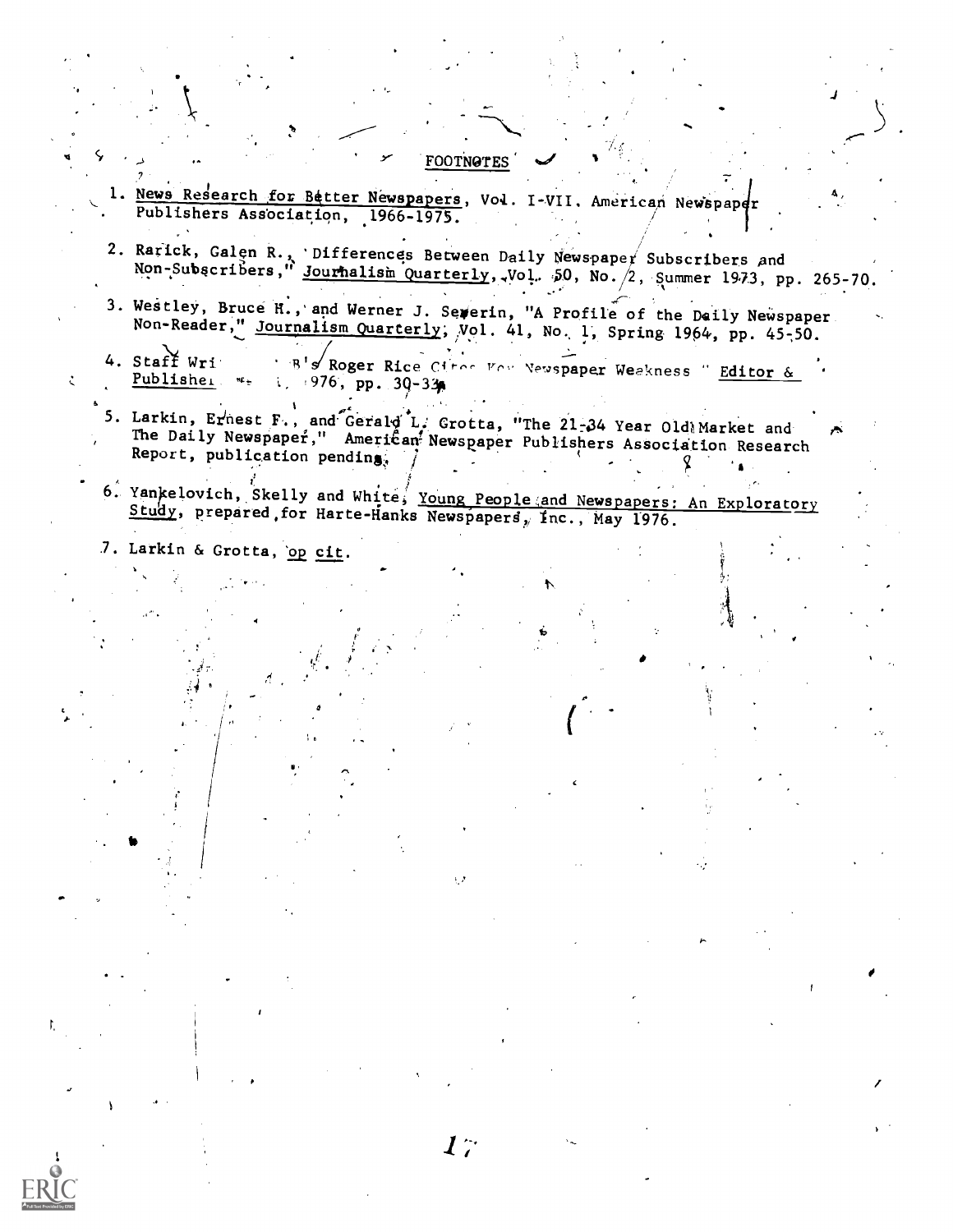|  |  |                                           |  | . |  |
|--|--|-------------------------------------------|--|---|--|
|  |  | Table 1 $\sim$ Frequency of Age in Sample |  |   |  |
|  |  |                                           |  |   |  |
|  |  |                                           |  |   |  |
|  |  |                                           |  |   |  |

| Age Group       | Male<br>$\frac{1}{2}$<br>no.    | Female<br>no.       | Total         |  |
|-----------------|---------------------------------|---------------------|---------------|--|
| $19 - 24$       | $\sigma_{\bullet}^{18}$<br>27.9 | $\sqrt{70.5}$<br>43 | 61            |  |
| $25 - 34$<br>١× | 28.2<br>. 35                    | 89<br>71.8          | $\frac{1}{2}$ |  |
| $35 - 44$       | 30<br>42.3                      | $41 \div 57.7$      | 71            |  |
| $45 - 54$       | $19 \cdot 29.2$                 | 46<br>70.8          | 65            |  |
| $55 - 64$       | 38<br>44.2                      | 48<br>55.8          | 86            |  |
| $65 + .$        | $26^{-1}$<br>35.1               | 48<br>64.9          | 74            |  |
| TOTALS          | 166<br>34.5                     | 315<br>65.5         | 481           |  |

18.

ي<br>ج

El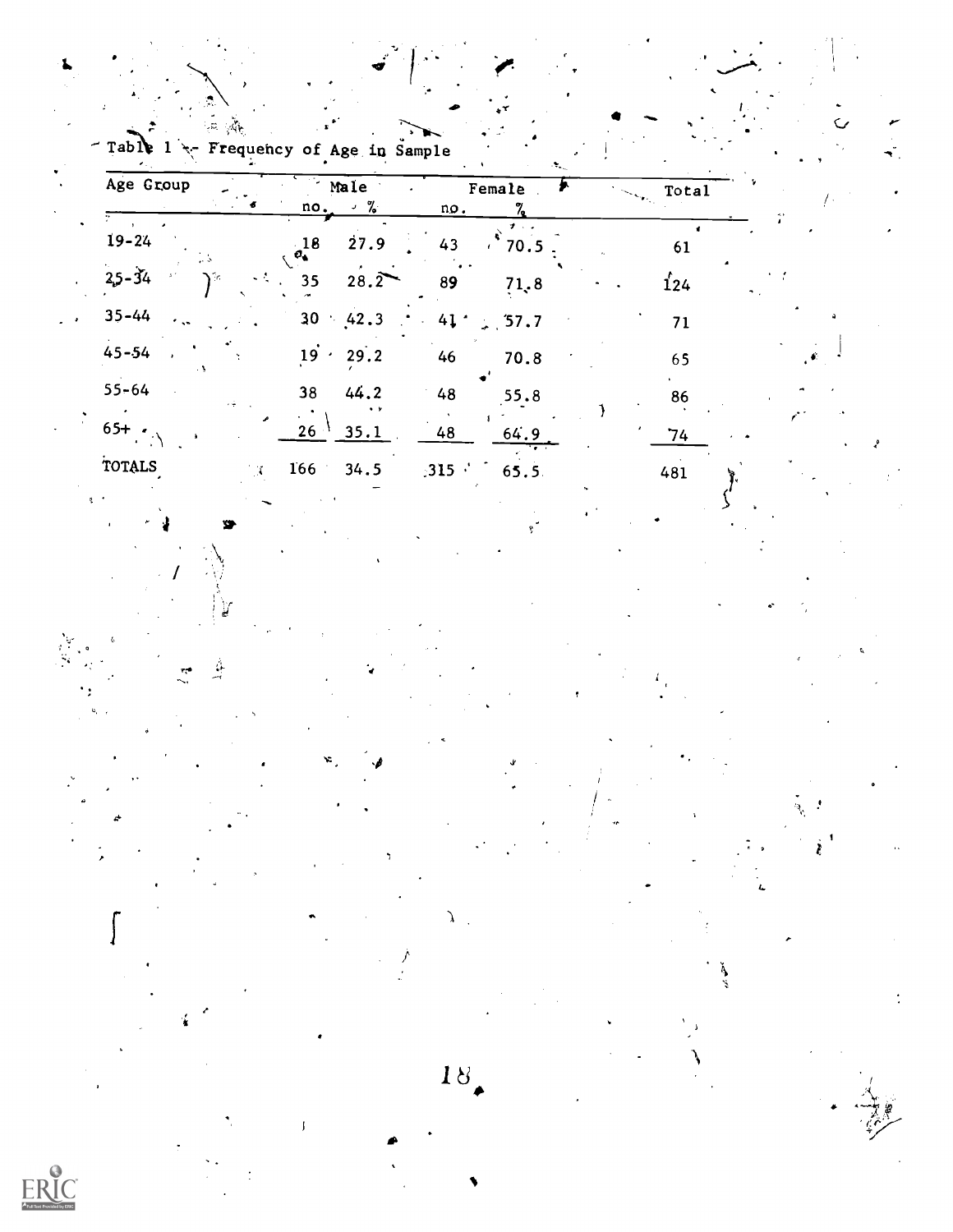| Table 2 -- Ranking of Media Perception Statements, by Age Groups                     |            |                |                 |                 |                |                                           |  |
|--------------------------------------------------------------------------------------|------------|----------------|-----------------|-----------------|----------------|-------------------------------------------|--|
| Statement                                                                            |            |                |                 |                 |                | $19-24$ $25-34$ $35-44$ $45-54$ 55-65 65+ |  |
| 1. I think the newspaper I read does                                                 |            |                |                 |                 |                |                                           |  |
| a good job of covering news, that                                                    |            |                |                 |                 |                |                                           |  |
| I am interested in                                                                   |            |                |                 |                 |                |                                           |  |
| 2. I think newspapers are slanted and                                                |            |                |                 |                 |                |                                           |  |
| do not present both sides                                                            |            |                |                 |                 |                |                                           |  |
| of controversial issues                                                              | 6          | $\mathbf{1}$   | $4 -$           |                 | 8 <sub>o</sub> |                                           |  |
| 3. Newspapers often "cover up" stories                                               |            |                |                 |                 |                |                                           |  |
| which I believe should be reported. . 8                                              |            |                |                 |                 |                |                                           |  |
|                                                                                      |            | 2.             |                 |                 |                |                                           |  |
| ewspaper's would cut out all                                                         |            |                |                 |                 |                |                                           |  |
| advertising I would find them                                                        |            |                |                 |                 |                |                                           |  |
| les's useful, $\cdots$ , $\cdots$                                                    |            | $3^{\circ}$    |                 |                 |                |                                           |  |
| 5. I think newspapers adequately serve                                               |            |                |                 |                 |                |                                           |  |
| the needs of the various minorities                                                  |            |                |                 |                 |                |                                           |  |
| in this community. $\cdots$ 10                                                       |            | 9              | $\therefore$ 6. | 5 <sup>5</sup>  |                |                                           |  |
| 6. I think news magazines are                                                        |            |                |                 |                 |                |                                           |  |
| too opinionated.                                                                     |            |                |                 |                 |                |                                           |  |
|                                                                                      | $\cdot$ 12 |                | $5 -$           | 6               |                |                                           |  |
| 7. Television often "covers up" stories                                              |            |                |                 |                 |                |                                           |  |
| which I believe should be reported. 7 . 7 . 10.                                      |            |                |                 | 12 <sup>2</sup> |                |                                           |  |
| 8. I find advertising on television                                                  |            |                |                 |                 |                |                                           |  |
| of little value and irritating. $\ldots$ . 14-11.                                    |            |                |                 |                 |                |                                           |  |
|                                                                                      |            |                | $2^{\circ}$     | 9               | 11             |                                           |  |
| 9. Local advertisers have a great deal                                               |            |                |                 |                 |                |                                           |  |
| of control over what is, and what is                                                 |            |                |                 |                 |                |                                           |  |
| not, reported in newspapers.                                                         | 5.         | 10             | 16              | 12              |                | 5.                                        |  |
| $10.$ Local advertisers have a great deal                                            |            |                |                 |                 |                |                                           |  |
| of control over what is, and what is                                                 |            |                |                 |                 |                |                                           |  |
| not, reported on television news 11 12                                               |            |                | 17 $4^{12}$     |                 |                | 3                                         |  |
|                                                                                      |            |                |                 |                 |                |                                           |  |
| 11. I would rather watch an entertaining<br>program on television than a news show 1 |            |                |                 |                 |                |                                           |  |
|                                                                                      |            | 6 <sub>1</sub> | $\overline{7}$  | 10 <sub>1</sub> | 15             | 21                                        |  |
| 12. I generally like what I see on tv. 3                                             |            | $\mathbf{8}$   | 13 <sup>2</sup> | 16 <sub>1</sub> | 12             | 13                                        |  |
|                                                                                      |            |                |                 |                 |                |                                           |  |
| 13. I read magazines more for pleasure<br>than for information. 4                    |            |                |                 |                 |                |                                           |  |
|                                                                                      |            | 13             | 11              | 17              | 16             | У.                                        |  |
| 14. I tend to agree with the editorial                                               |            |                |                 |                 |                |                                           |  |
| views in the newspaper I read.  19                                                   |            | 18             | ŏ.              | 11              | 9.             | 15                                        |  |
| I think the owners of television                                                     |            |                |                 |                 |                |                                           |  |
| stations are just interested in                                                      |            |                |                 |                 |                |                                           |  |
| making money and don't really                                                        |            |                |                 |                 |                |                                           |  |
| cate about the people. 13                                                            |            | 14             | $9 - 14$        |                 | $\sqrt{2}$     | $\frac{1}{2}$                             |  |
|                                                                                      |            |                |                 |                 |                |                                           |  |
|                                                                                      |            |                |                 |                 |                |                                           |  |
|                                                                                      |            |                |                 |                 |                |                                           |  |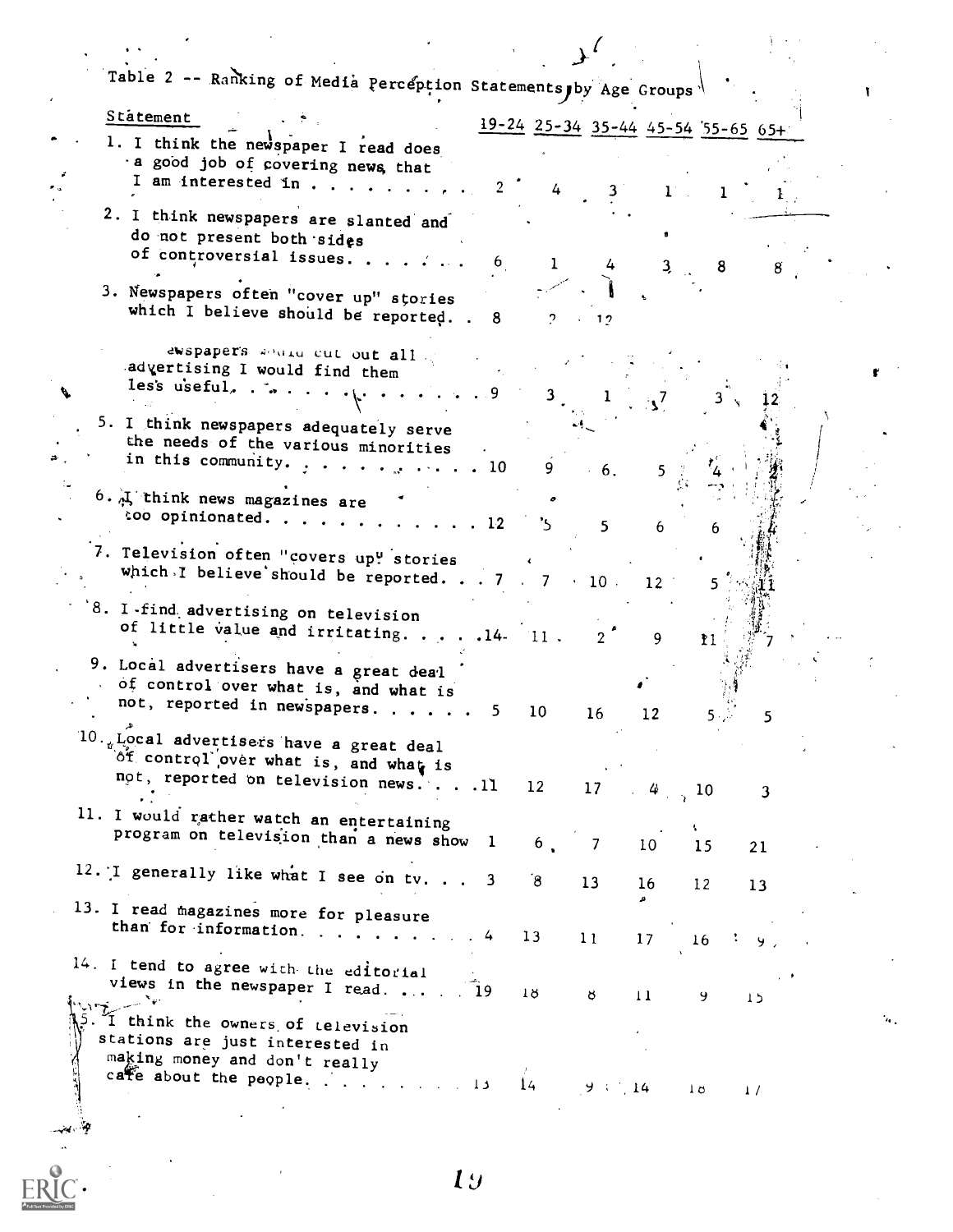| Statement                                                                                                                                   |       |                           |           |                 | 19-24 25-34 35-44 45-54 55-64 65+ |        |
|---------------------------------------------------------------------------------------------------------------------------------------------|-------|---------------------------|-----------|-----------------|-----------------------------------|--------|
| 16. The newspaper $L$ read tends to<br>be more. liberal than my own                                                                         |       |                           |           |                 |                                   |        |
| political views.                                                                                                                            | $16-$ |                           | $17 \t14$ | 15 <sub>1</sub> | 13 <sub>1</sub>                   | 16     |
| 17. I think newspapers leave out<br>too much detail in their stories. 17                                                                    |       | $\mathbf{1}$ $\mathbf{0}$ |           |                 |                                   |        |
| M,<br>atalions would out all                                                                                                                |       |                           |           |                 |                                   |        |
| advertising I would find them<br>less useful. $\therefore$ $\therefore$ $\therefore$ $\therefore$ $\therefore$ $\therefore$ $\frac{24}{10}$ |       | $\div$ 19                 |           |                 | $15 \cdot 18$ $14$ , $14$         |        |
| '19. I don't think I get my money's<br>worth from the newspaper I read. 22                                                                  |       | $\cdot$ 21                | 20        |                 | $20 \cdot 23$                     | 10     |
| 20. I think the people who run the<br>daily newspaper are out of touch<br>with the people of this community. . 18                           |       | 15                        | 22        | 19              | $\cdot$ 21                        | 23     |
| 21. I think television news<br>$\frac{1}{2}$ is too brief and sketchy                                                                       | 21    | 20                        | 19        | 22              | 17 <sup>2</sup>                   | 22     |
| 22. I would be willing to pay more<br>for newspapers if they had more<br>items that interested me. 20                                       |       | 23                        | 21        | 23              | 22                                | 19     |
| 23. I prefer the comics, and feature<br>stories in the newspaper to the<br>regular news items. $\ldots$ , $\ldots$ , $\ldots$               |       | 22                        | 23        | 24              |                                   | 24, 24 |
| 24. I find advertising in the newspaper<br>to be of little value and irritating.23                                                          |       | 24                        | 24        | 21              | 2Q                                | 20     |

 $\label{eq:2.1} \frac{1}{\sqrt{2}}\int_{\mathbb{R}^3}\frac{1}{\sqrt{2}}\left(\frac{1}{\sqrt{2}}\int_{\mathbb{R}^3}\frac{1}{\sqrt{2}}\left(\frac{1}{\sqrt{2}}\int_{\mathbb{R}^3}\frac{1}{\sqrt{2}}\left(\frac{1}{\sqrt{2}}\int_{\mathbb{R}^3}\frac{1}{\sqrt{2}}\right)\frac{1}{\sqrt{2}}\right)\frac{1}{\sqrt{2}}\right)=\frac{1}{2}\int_{\mathbb{R}^3}\frac{1}{\sqrt{2}}\int_{\mathbb{R}^3}\frac{1}{\sqrt{2}}\frac{1}{\$ 

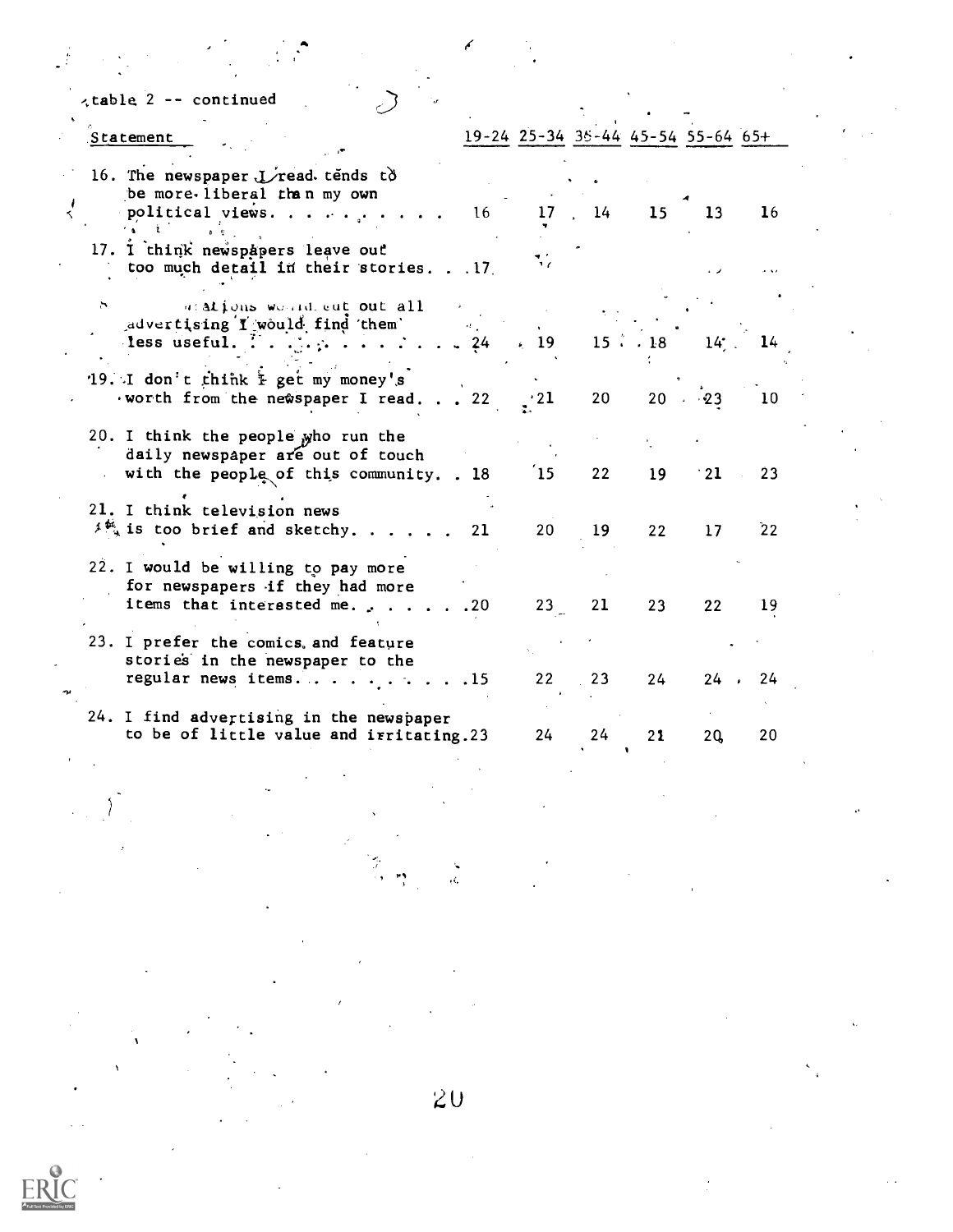Table 3 -- Media Perception Statements Ranking High and Low with 19-24 Year Olds

٠<

|    | Statement                                                                                                                             |  |
|----|---------------------------------------------------------------------------------------------------------------------------------------|--|
|    | 108c - Accu an entertaining program on<br>I think the newspaper I read does a good job<br>of covering news that I am interested in. 2 |  |
|    | I generally like what I see on television. 3                                                                                          |  |
| μ. | I read magazines more for pleasure than for information. 4                                                                            |  |
|    | Local advertisers have a great deal of control<br>over what is, and what is not, reported in the newspaper $\dots$ 5                  |  |
|    | I think the newspapers are slanted and do not<br>present both sides of controversial issues                                           |  |
|    |                                                                                                                                       |  |
|    | I think the people who run the daily newspaper are out<br>of touch with the people of this community. 18                              |  |
|    | I tend to agree with the editorial content                                                                                            |  |
|    | I would be willing to pay more for newspapers<br>if they had more items that interested me.<br>$\cdot$ $\cdot$ $.20$                  |  |
|    | I think television news is too brief and sketchy. 21                                                                                  |  |
|    | I don't think I get my money's worth<br>from the newspaper I read.<br>$\cdot$ 22                                                      |  |
|    | I find advertising in the newspaper to be<br>of little value and irritating. 23                                                       |  |
|    | If tv stations would cut out all advertising<br>I would find them less useful<br>$\sim 24$                                            |  |
|    |                                                                                                                                       |  |

21

 $\tilde{\epsilon}$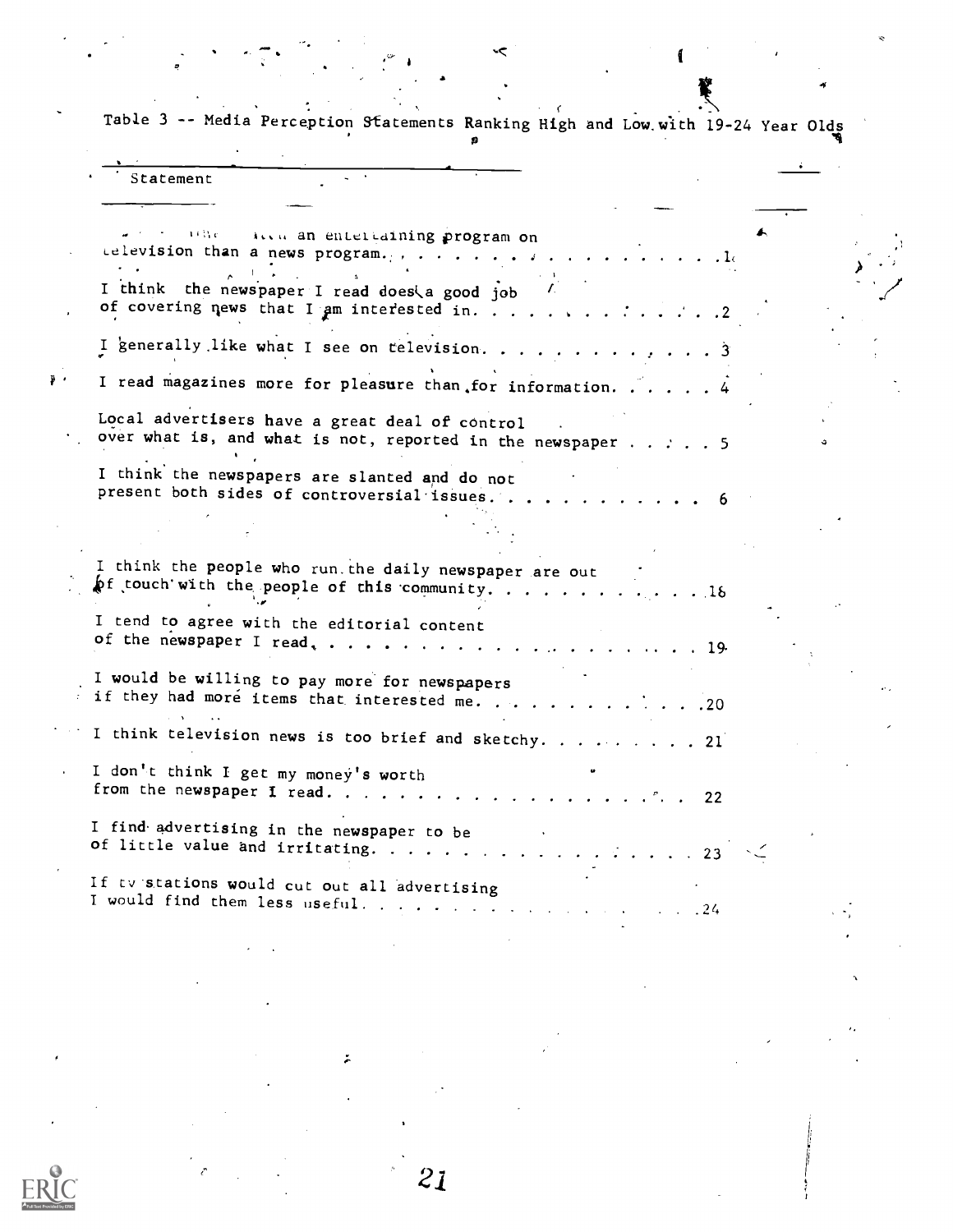| Statement                                                                  |                                                                                            | Rank                 | vith 25-34 Year Olds |
|----------------------------------------------------------------------------|--------------------------------------------------------------------------------------------|----------------------|----------------------|
| I think newspapers are slanted and do                                      | not present both sides of controversial issues                                             | $\ddot{\phantom{1}}$ |                      |
| Newspapers often "cover.up" stories<br>which I believe should be reported. |                                                                                            |                      |                      |
|                                                                            | If newspapers would cut out all advertising<br>I would find them less useful.              |                      |                      |
|                                                                            | I think the newspaper N read does a good job<br>of covering news that I 'am interested in. |                      |                      |
|                                                                            | I think news magazines are too dpinionated.                                                | د.                   |                      |
|                                                                            | I would rather watch an entertaining program<br>on television than a news program.         |                      |                      |
|                                                                            |                                                                                            |                      |                      |
| If tv stations would cut out all                                           | advertising I would find them less useful.                                                 | . 19                 |                      |
|                                                                            | I_think television news is too brief and sketchy.                                          | 20                   |                      |
| I don't think I get my money's worth<br>from the newspaper I read.         |                                                                                            | . 21                 |                      |
| I prefer the comics and feature stories                                    | in the newspaper to the regular news Ltems                                                 | .22                  |                      |
|                                                                            | I would be willing to pay more for newspapers<br>if they had more items that interested me | . 23                 |                      |
| I find advertising in the newspaper<br>of little value and irritating.     |                                                                                            |                      |                      |

 $\mathcal{L}^{\text{max}}$ 

 $\bar{t}$ 

22

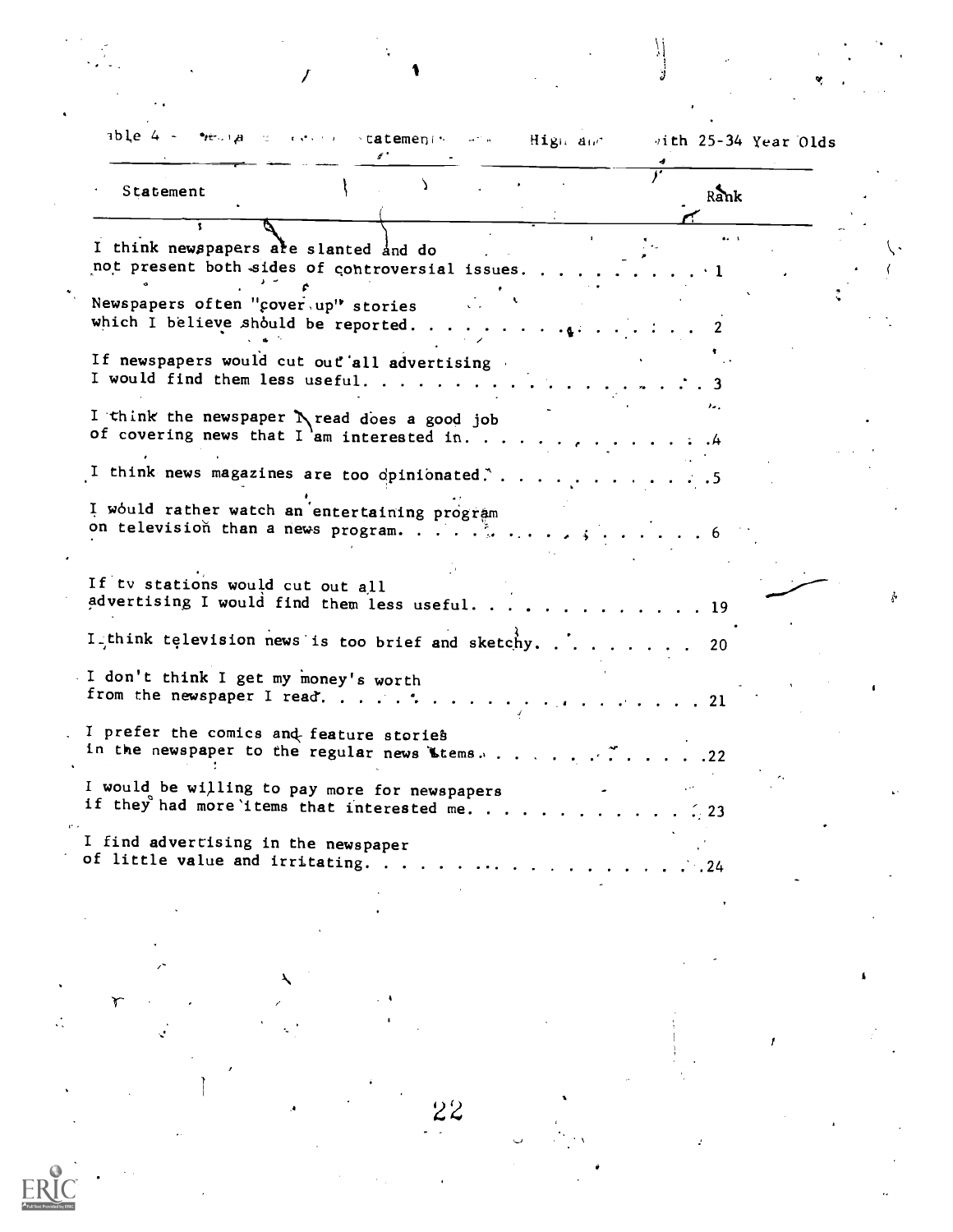$r$ abl $\ell$  5 -- Media Perception Statements Ranking High and Low with 35-44 Year Olds

STATEMENT Ь Ramk If newspapers would cut out all advertising  $I$  would find them less useful. . : . ... I find advertising on television'<br>to be of little value and irritating. I think the newspaper I read does a good job of covering the news that I am interested in. ...  $\ldots$  3 I think newspapers are slanted and do not present both sides of controversial-issues. 4 I think news magazines are too opinionated  $\ldots$ ,  $\ldots$ ,  $\ldots$ ,  $\ldots$ I think newspapers adequately serve the needs of the various minorities in this community. . I think television news is too brief and sketchy.  $\therefore$  . . . . . . . 19 I don<sup>"</sup>t think I get my money's worth from the newspaper I read <sup>20</sup> I would be willing to pay more for newspapers if they had more items that interested me. . . . . . . . 21 I think the people who run the daily newspaper are out of touch with the people of this community.  $\therefore$  ...... 22 I prefer the comics'and feature stories in the newspaper to the regular news stories. . . . . . . . . . . 23 I find advertising in the newspaper' to be of little value and *I*ritating  $\ldots$ ,  $\ldots$ ,  $\ldots$ ,  $\ldots$ , 24

23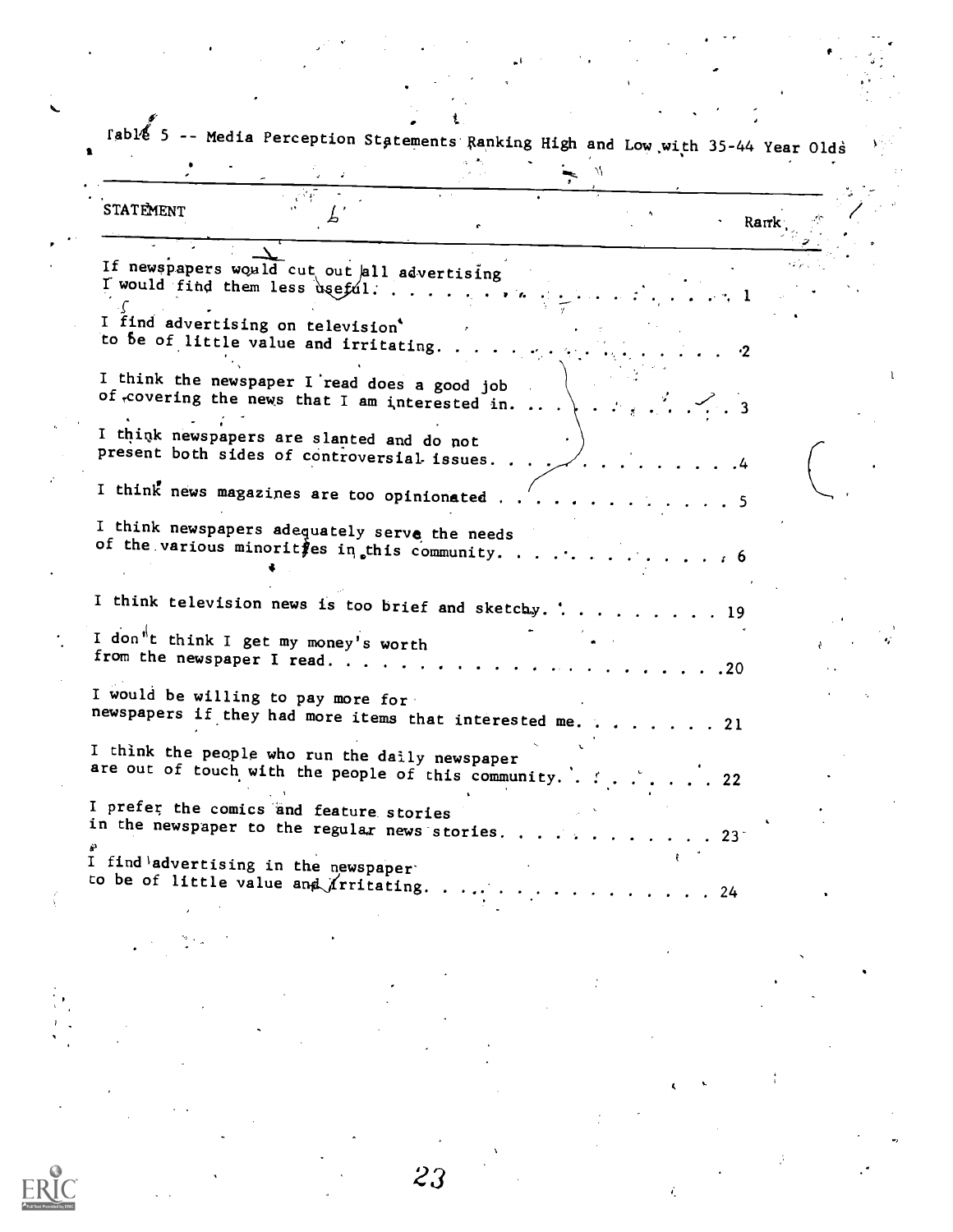|                                                                            |                                                                                                         | $\mathscr U$                                                |                                                                                  |  |
|----------------------------------------------------------------------------|---------------------------------------------------------------------------------------------------------|-------------------------------------------------------------|----------------------------------------------------------------------------------|--|
|                                                                            |                                                                                                         |                                                             |                                                                                  |  |
|                                                                            |                                                                                                         |                                                             | Table 6 -- Media Perception Statements Ranking High and Low with 45-54 Year Olds |  |
|                                                                            |                                                                                                         |                                                             |                                                                                  |  |
| Statement                                                                  |                                                                                                         | $\bullet$ $\circ$ $\bullet$                                 | , Rank .                                                                         |  |
| I think the newspaper I read does                                          |                                                                                                         | a good job of covering the news that I am interested in     |                                                                                  |  |
| Newspapers often "cover up" stories<br>which I believe should be reported. |                                                                                                         |                                                             |                                                                                  |  |
|                                                                            | I think newspapers are slanted and do not<br>present both sides of controversial issues.                |                                                             |                                                                                  |  |
|                                                                            | Local advertisers have a great deal of control                                                          | over what is, and what is not, reported on television news. |                                                                                  |  |
|                                                                            | I think newspapers adequately serve the needs<br>of the various minorities in this community.           |                                                             |                                                                                  |  |
|                                                                            |                                                                                                         | I think news magazines are too opinionated                  | $\ddot{\phantom{0}}$ . 6                                                         |  |
|                                                                            |                                                                                                         |                                                             |                                                                                  |  |
|                                                                            | I think the people who run the daily newspaper<br>are out of touch with the people of this community. . |                                                             | . 19                                                                             |  |
| I don't think I get my money's worth<br>from the newspaper I read.         |                                                                                                         |                                                             |                                                                                  |  |
| I find advertising in the newspaper                                        |                                                                                                         |                                                             |                                                                                  |  |
|                                                                            |                                                                                                         | to be of little value and irritating. 21 $\mathfrak{t}$     |                                                                                  |  |
|                                                                            |                                                                                                         | I think television news is too brief and sketchy. 22        |                                                                                  |  |
|                                                                            | I would be willing to pay more for newspapers                                                           | if they had more items that interested me. 23               |                                                                                  |  |
| I prefer the comics and feature stories                                    |                                                                                                         | in the newspaper to the regular news stories. 24            |                                                                                  |  |
|                                                                            |                                                                                                         |                                                             |                                                                                  |  |
|                                                                            |                                                                                                         |                                                             |                                                                                  |  |
|                                                                            |                                                                                                         |                                                             |                                                                                  |  |

 $\label{eq:2.1} \frac{1}{\sqrt{2}}\int_{0}^{\infty}\frac{dx}{\sqrt{2\pi}}\,dx\leq \frac{1}{2}\int_{0}^{\infty}\frac{dx}{\sqrt{2\pi}}\,dx.$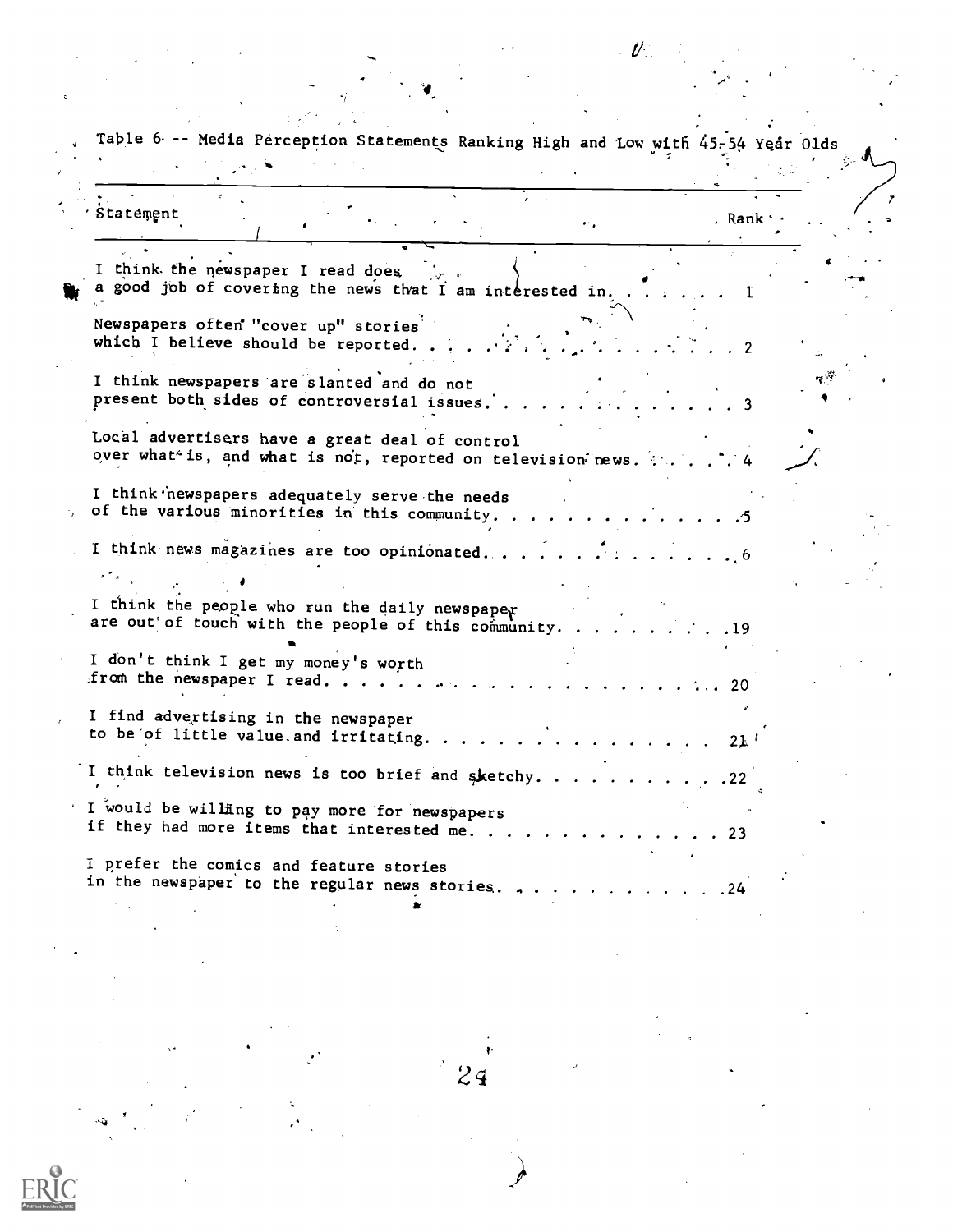Table 7 -- Media Perception Statements Ranking High and Low with 55-64 Year Olds p Statement<sup>®</sup> <sup>0</sup> Rank Think the newspaper I read does a good job  $\mathbf{r}$  where  $\mathbf{r}$ . , of covering the news that I am interested in.  $\sim$  1 Newspapers often "cover up" stories which I believe should be reported. 2 A If newspapers would cut out all advertising . I would find them less useful..... 3  $\mathbf{v}$  $i$  think newspapers adequately serve the needs  $o$  the various minorities in this community.. 4 Televison often "covers up" stories which I delieve should be reported.  $\blacksquare$ I think news magazines are too opinionated. I think newspapers leave out too much detail in their stories. . 12 J I find advertising in the newspaper. to be of little value and irritating.  $\ldots$  . . . . . . . . . . . . . 20 I think the people who run the daily newspaper ... are out of touch with the people of this community. )1 would be willing; to pay more for newspapers if they had more items that interested me. . I don't think I get my money's worth from the newspapet.I read, 23. I'prefer the comies and feature stories in the newspaper to the regular news items.  $\ldots$  .  $\ldots$  .  $\ldots$ 4 $25$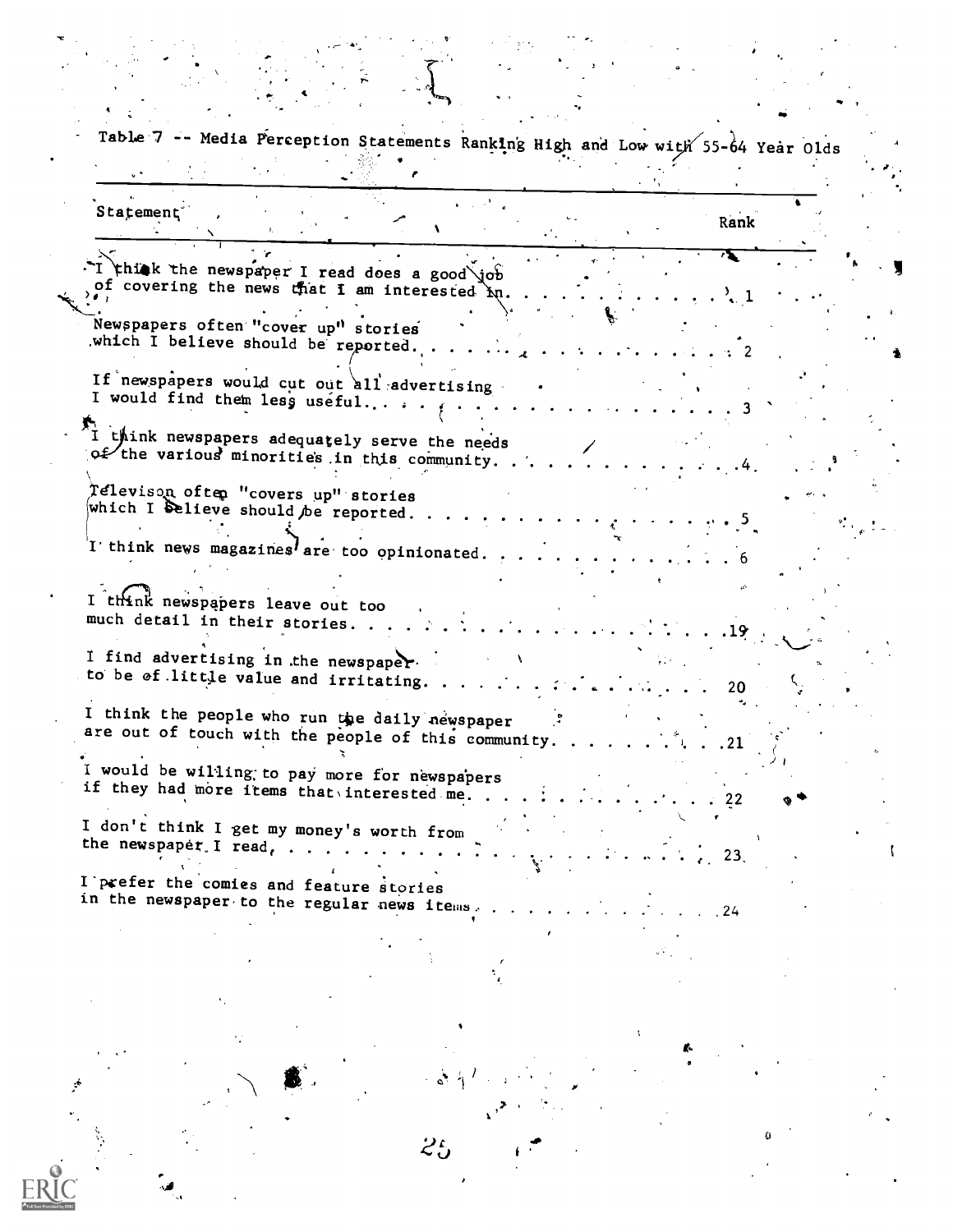a Table  $8$  -- Media Perception Statements Ranking High and Low with  $65+$  Year Olds Statement  $\mathbb{R}^n$ ,  $\mathbb{R}^n$ ,  $\mathbb{R}^n$ I think the newspaper I redd does a good job of covering the news that I am interested in. , and the same of  $\mathcal{L}$ . . I think newspapers adequately serve the'needs of the various minorities in this community. ,.2 . , we have the set of the set of the set of the set of the set of the set of the set of the set of the set of the set of the set of the set of the set of the set of the set of the set of the set of the set of the set of In the contract of the contract of the contract of the contract of the contract of the contract of the contract of the contract of the contract of the contract of the contract of the contract of the contract of the contra Local Edvertisers have a great deal of control  $\hspace{0.1cm}$  $1 - 1$ over what is, and what is not, reported on television news. I think news magazines are too opinionated.  $\gamma_{\rm{max}}$  and  $\gamma_{\rm{max}}$ 4 Local advertisers have a great deal of control over what is, and what is not,' reported in the newspaper. 5 . Newspapers often "cover up" stories which I believe should be reported..  $f_{\rm{max}}$  and  $f_{\rm{max}}$ I would be willing to pay more for newspapers if they had more items that interested me. . . . . . . . . . . . . 19 I find advertising in the newspaper to he or-little flue and irritating .20 I would rather watch an entertaining program. on television than a news program.  $\ldots$  .  $\ldots$  .  $\ldots$  .  $\ldots$  .  $\ldots$  . 21 z I think television news is too brief and sketchy. . . . . . . . . . . 22 I don't think I"get my mohey's worth from the newspaper I read.  $\ldots$  . . . . . . . . . . . . . . . . . . 23. I prefer the comics and feature stories in the newspaper to the regular news stories. The contract of 24 11 tan di Kabupatén Bandung Kabupatén Kabupatén Kabupatén Kabupatén Kabupatén Kabupatén Kabupatén Kabupatén Kabup ,  $2\mathbf{c}$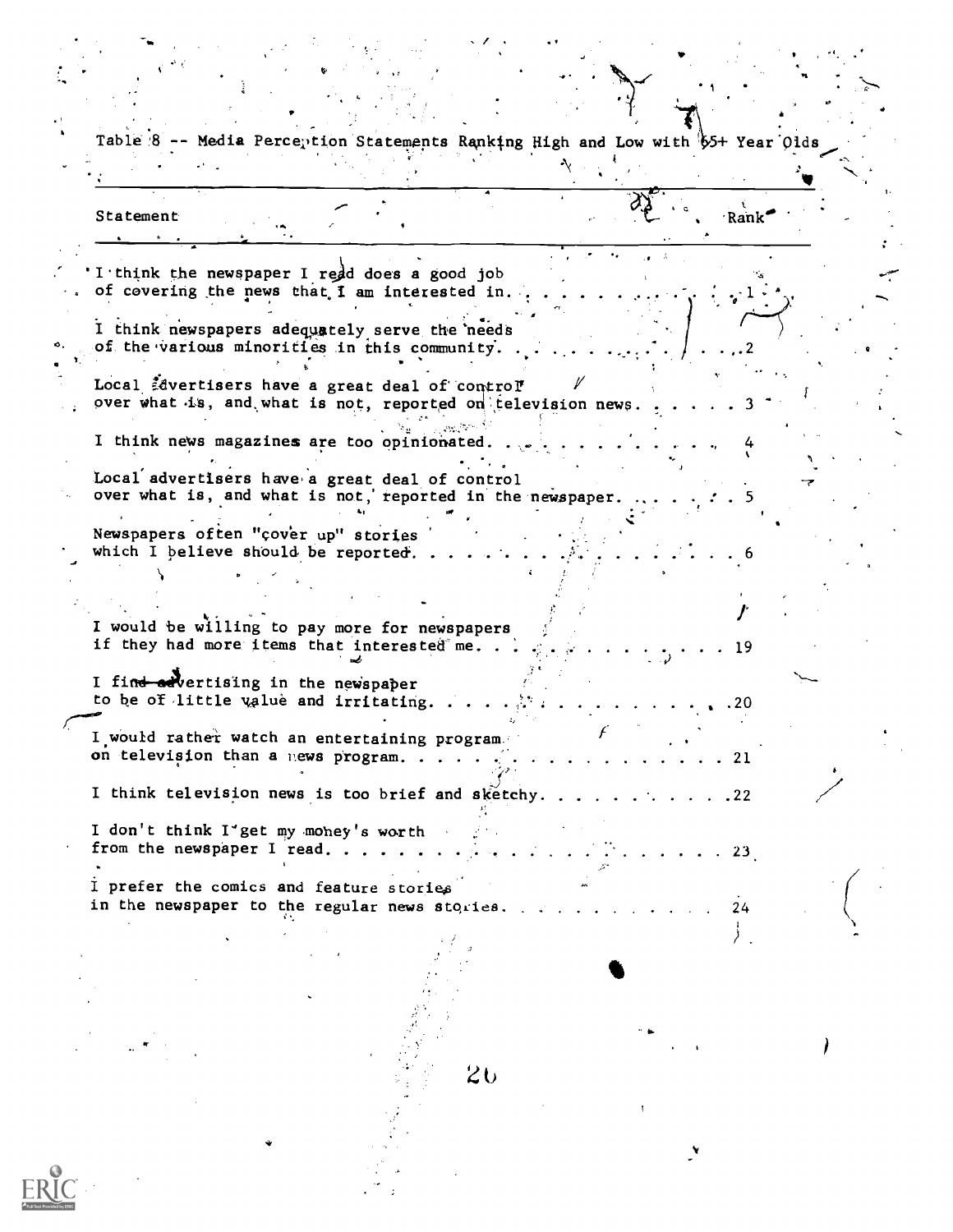| Statement                                                                                     |      |                 |                   |                 | 19-24 25-34 35-44 45-54 55-64 65+ |                      |  |
|-----------------------------------------------------------------------------------------------|------|-----------------|-------------------|-----------------|-----------------------------------|----------------------|--|
| 1. Consumer information (how to shop).                                                        | 3    |                 |                   |                 | 2                                 | $\ddot{\phantom{1}}$ |  |
| 2. Stories about local events.                                                                | 5.   | 9               | $\mathbf{2}$      | 3               |                                   | $1$ .                |  |
| 3. Advertisements about products or events                                                    |      |                 |                   |                 |                                   |                      |  |
| of special interest to me                                                                     |      | 4               | 3                 | 8               |                                   | $6 \frac{1}{2}$      |  |
| 4. Stories about national events.                                                             | 12   |                 | 6                 | 2               | 3                                 | $\mathbf{2}$         |  |
| 5. Stories about schools and education.                                                       | -11  | 3.              | 5.                | 4               | 4                                 | 4                    |  |
| 6. How-to-do-it articles. 7                                                                   |      | $\mathbf{2}$    |                   |                 | 6                                 | 14                   |  |
| 7. Detailed background information<br>on complex events.                                      | - 8  | 7 <sup>2</sup>  |                   |                 |                                   |                      |  |
| 8. Gardening informtion.                                                                      | 15   | .10             | 4<br>9            | 5.<br>6         | 9<br>.8                           | 11                   |  |
| 9. Recipes and cooking hints. 10                                                              |      | 13              | 10                |                 |                                   |                      |  |
| 10. Entertaining "feature" stories.                                                           |      | 6               | 8                 | 9<br>13         | 10 <sub>1</sub>                   | 8.                   |  |
| 11. Photographs. 9                                                                            |      | 8               | 11 <sub>1</sub>   | $-11$           | 12                                |                      |  |
| 12. Stories about churches and religion. 28                                                   |      | 18              |                   |                 | 18                                | 19                   |  |
| 13. Letters to the editor from readers. 21                                                    |      | 14              | 13                | 12              |                                   |                      |  |
| 14. Entertainment advertising (movies, etc). 2                                                |      |                 | $12 \overline{ }$ | 14              | 11                                | 9                    |  |
| 15. Clothing advertising. 13                                                                  |      | 11              | 20                | 18              | 20                                | 22                   |  |
| 16. Restaurant guides. $\cdot \cdot \cdot \cdot \cdot \cdot \cdot \cdot \cdot \cdot \cdot 14$ |      | 16              | 18                | 17              | 15                                | 16                   |  |
|                                                                                               |      | $15$            | 14                | 15.             | 21                                | 20.                  |  |
| 17. Editorials. $\mathcal{F} $ . 26                                                           |      | 24              | 17                | 10              | $14$ .                            | 12                   |  |
| 18. Stories about camping, picnicking, etc. 19                                                |      | 19              | 16                | 20              | 13                                | 25 <sub>o</sub>      |  |
| 19. Advice columns (Ann Landers, etc.) 27                                                     |      | 26              | 24۰               | 16 <sup>°</sup> | 16                                | 10                   |  |
| 20. Grocery advertising. $\cdots$ 16                                                          |      | 17              | 28                | 19              | 22                                | 13                   |  |
| 21. Stories about clothing and fashions. 17                                                   |      | 20              | 29                | 21              | 19                                | 17                   |  |
| 22. Political news. $\ldots$                                                                  | . 20 | 23              | 15                | $25 -$          | 22                                | 18                   |  |
| 23. Movie reviews and schedules. 4                                                            |      | 12              | 27                | 27              | 30                                | 32 <sub>2</sub>      |  |
| 24. Stories about spectator sports. 33                                                        |      | $-30$           | 19                | 22              | 17 <sup>2</sup>                   | 21                   |  |
| 25. Classified advertising,  23                                                               |      | 21              | 21                | 24              | 26                                | 30 <sub>2</sub>      |  |
| 26. Comics (funny papers). $\ldots$ 22                                                        |      | $\cdot$ 27      | 22                | 28              | 25                                | 23.                  |  |
| . 27. Stories about participant sports (golf, etc). 25                                        |      | 29.             | 23                | 23              | 27                                | 28                   |  |
| 28. Crime news. 18                                                                            |      | 22              | 31                | 31              | 31                                | $26'$ .              |  |
| 29. Furniture and appliance advertising. 24                                                   |      | 28              | $26$ .            | 29              | 29                                | 24                   |  |
| 30. Stories about hunting and fishing. 32                                                     |      | 32 <sub>1</sub> | 25                | 26              | 24                                | 29                   |  |
| 31. Automobile advertising. $\lambda$ 29                                                      |      | 31              | 30                | 30 <sup>°</sup> | 28.                               | 27                   |  |
| 32. Engagements, weddings and 'society" news. . 30                                            |      | 33              | 34                | 32              | 33                                | 31                   |  |
| 33. Stories about alternative life styles. 34                                                 |      | 25.             | 33.               | 34              | 34                                | 34                   |  |
| 34. Stories about clubs and organizations. 31.                                                |      | 34              | 32'               | 33              | 32                                | 33                   |  |

Table 9 -- Rank of Media Content. Statements by Age Groups

 $27$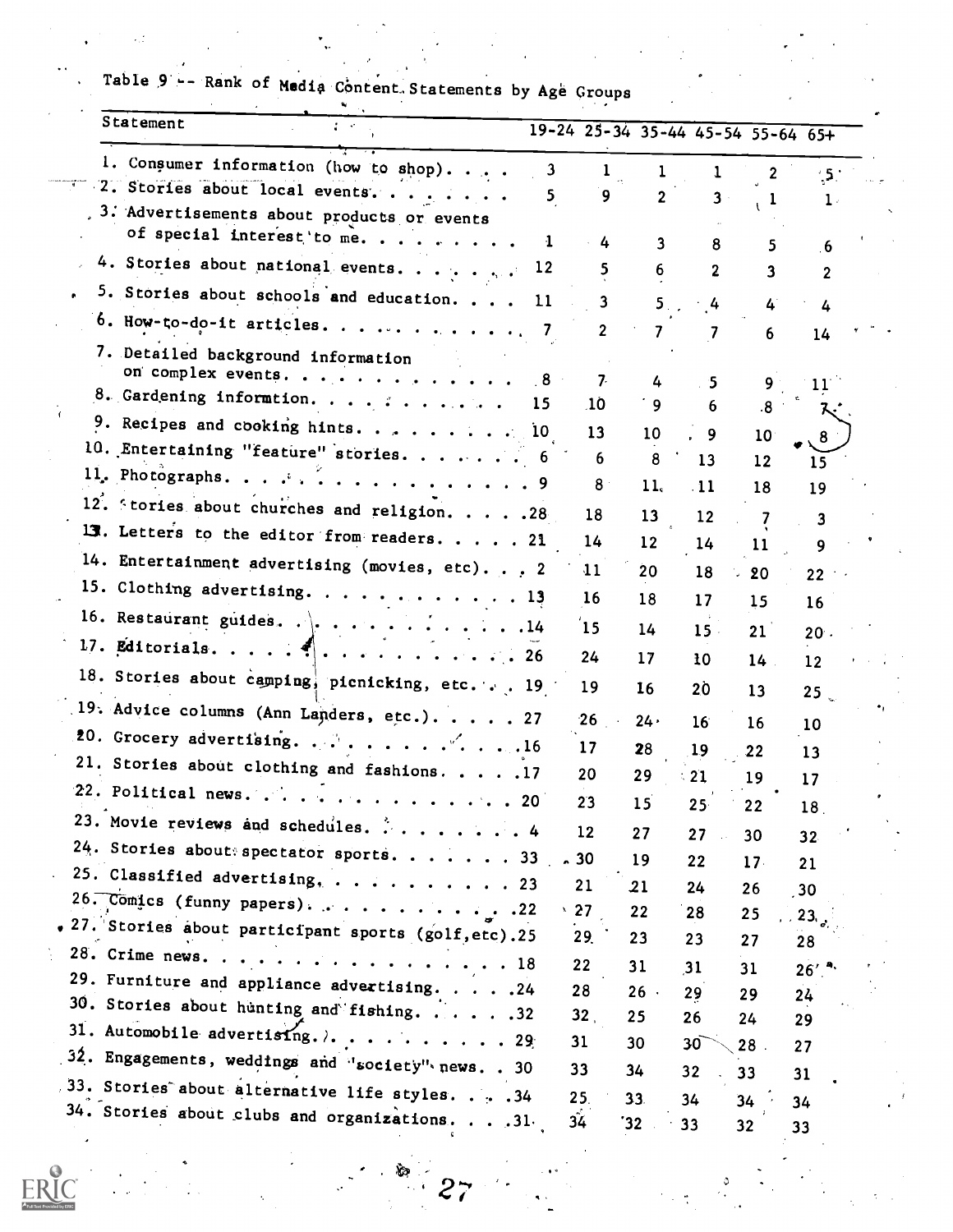| Table 10 -- Media Content Statemnts Ranking High and Low with 19-24 Year Olds        |  |
|--------------------------------------------------------------------------------------|--|
| Statement<br>Rank .                                                                  |  |
| Advertisements about products or events<br>of special interest to me                 |  |
|                                                                                      |  |
|                                                                                      |  |
|                                                                                      |  |
|                                                                                      |  |
|                                                                                      |  |
| Detailed background information on complex events. 8                                 |  |
| Photographs.<br>. 9 <b>.</b>                                                         |  |
|                                                                                      |  |
|                                                                                      |  |
| Stories about participant sports (golf, etc.). 25                                    |  |
| Editorials                                                                           |  |
| Advice columns (Dear Abby, etc.).<br>. 27                                            |  |
| Stories about churches and religion. 28                                              |  |
|                                                                                      |  |
| Engagements, weddings, and "society" news. 30                                        |  |
| Stories about clubs and organizations. 31                                            |  |
|                                                                                      |  |
|                                                                                      |  |
| Stories about alternative life styles, $\cdots$ , $\cdots$ , $\cdots$<br>$\cdots$ 34 |  |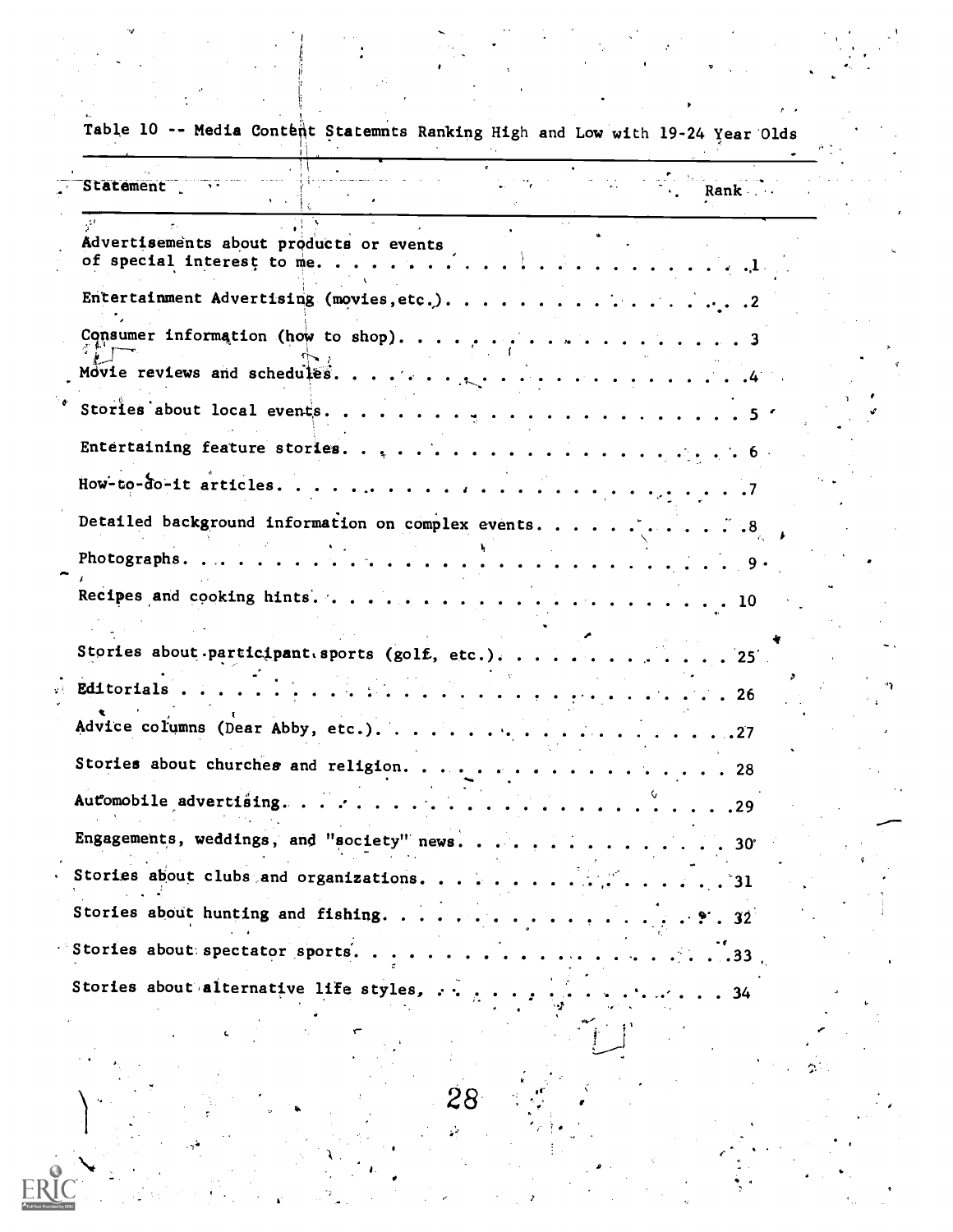| Content Cateogry<br>Rank                                                                            |  |
|-----------------------------------------------------------------------------------------------------|--|
|                                                                                                     |  |
|                                                                                                     |  |
| Stories about schools and education. 3                                                              |  |
| Advertisements about products or events of interest to me 4                                         |  |
|                                                                                                     |  |
|                                                                                                     |  |
| Detailed background information on complex events. 7                                                |  |
|                                                                                                     |  |
|                                                                                                     |  |
|                                                                                                     |  |
| Stories about alternative life styles. 25.                                                          |  |
| Advice columns (Dear Abby, etc.). $\cdots$ $\cdots$ $\cdots$ $\cdots$ $\cdots$ $\cdots$ $\cdots$ 26 |  |
|                                                                                                     |  |
|                                                                                                     |  |
|                                                                                                     |  |
| Stories about spectator sports.                                                                     |  |
| Automobile advertising<br>. 31                                                                      |  |
| $\sqrt{5}$ tories about hunting and fishing.<br>.32                                                 |  |
| Engagements, weddings and "society" news<br>.33                                                     |  |
| Stories about clubs and organizations.<br>.34                                                       |  |

29

 $E$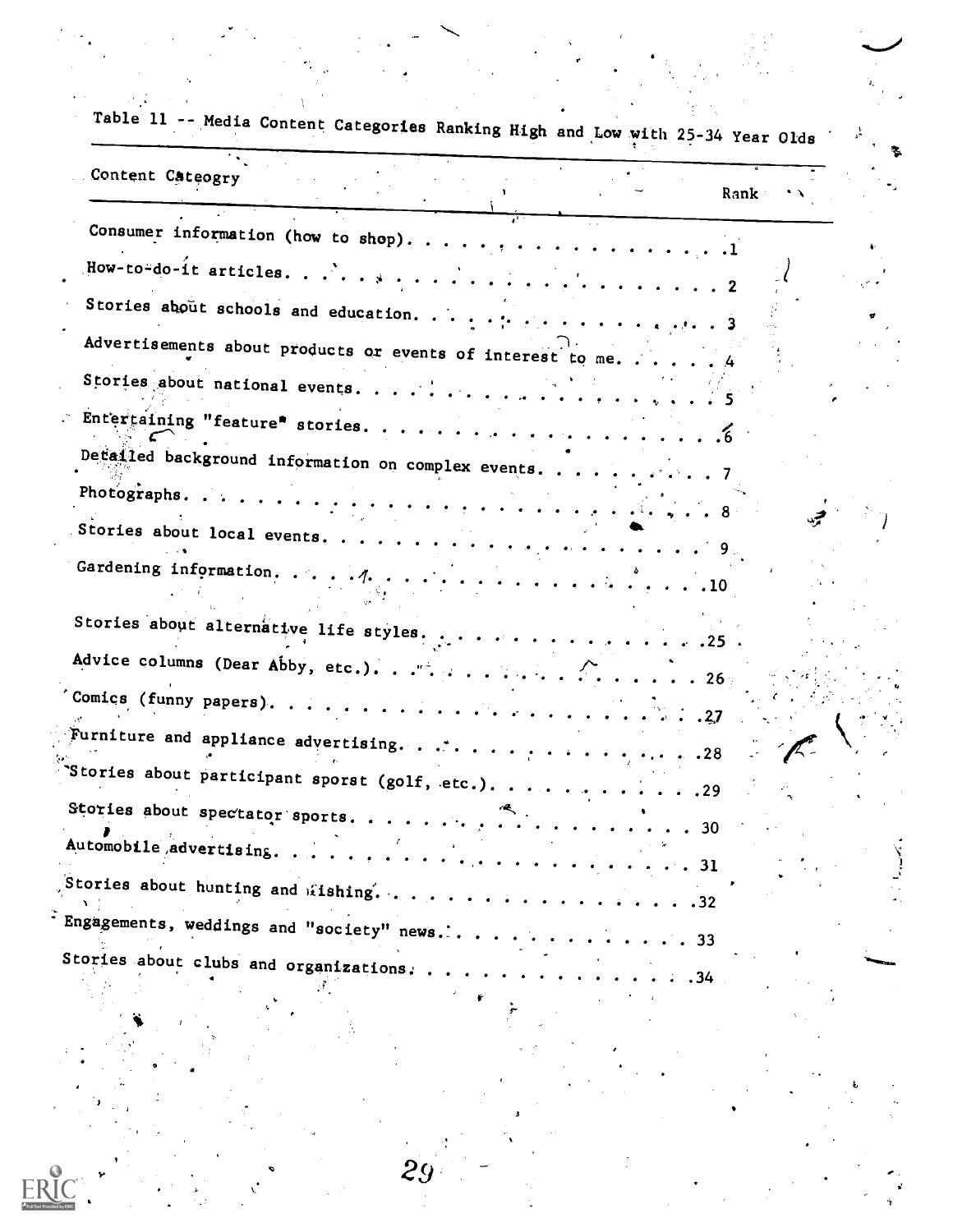| Table 12 -- Media Content Categories Ranking High and Low with 35-44 Year Olds |  |
|--------------------------------------------------------------------------------|--|
| Content Category<br>Rank                                                       |  |
|                                                                                |  |
|                                                                                |  |
| Advertisements about products of interest to me3                               |  |
| Detailed background information on complex events4                             |  |
|                                                                                |  |
|                                                                                |  |
|                                                                                |  |
|                                                                                |  |
|                                                                                |  |
|                                                                                |  |
|                                                                                |  |
| Furniture and appliance advertising.<br>$\cdot$ $\cdot$ 26 $\cdot$             |  |
| Movie reviews and schedules.                                                   |  |
| Grocety (advertising, ,<br>. 28                                                |  |
| Stortes sbout clothing and fashions.                                           |  |
| Automobile appertising a service.<br>30.                                       |  |
| Crime news:                                                                    |  |
| Stories about clubs and organizations                                          |  |
| . 32.<br>Stories about alternative life styles                                 |  |
| -33-<br>Engagements, weddings and "society" news.                              |  |
| $\cdot 34$                                                                     |  |
|                                                                                |  |
|                                                                                |  |
|                                                                                |  |

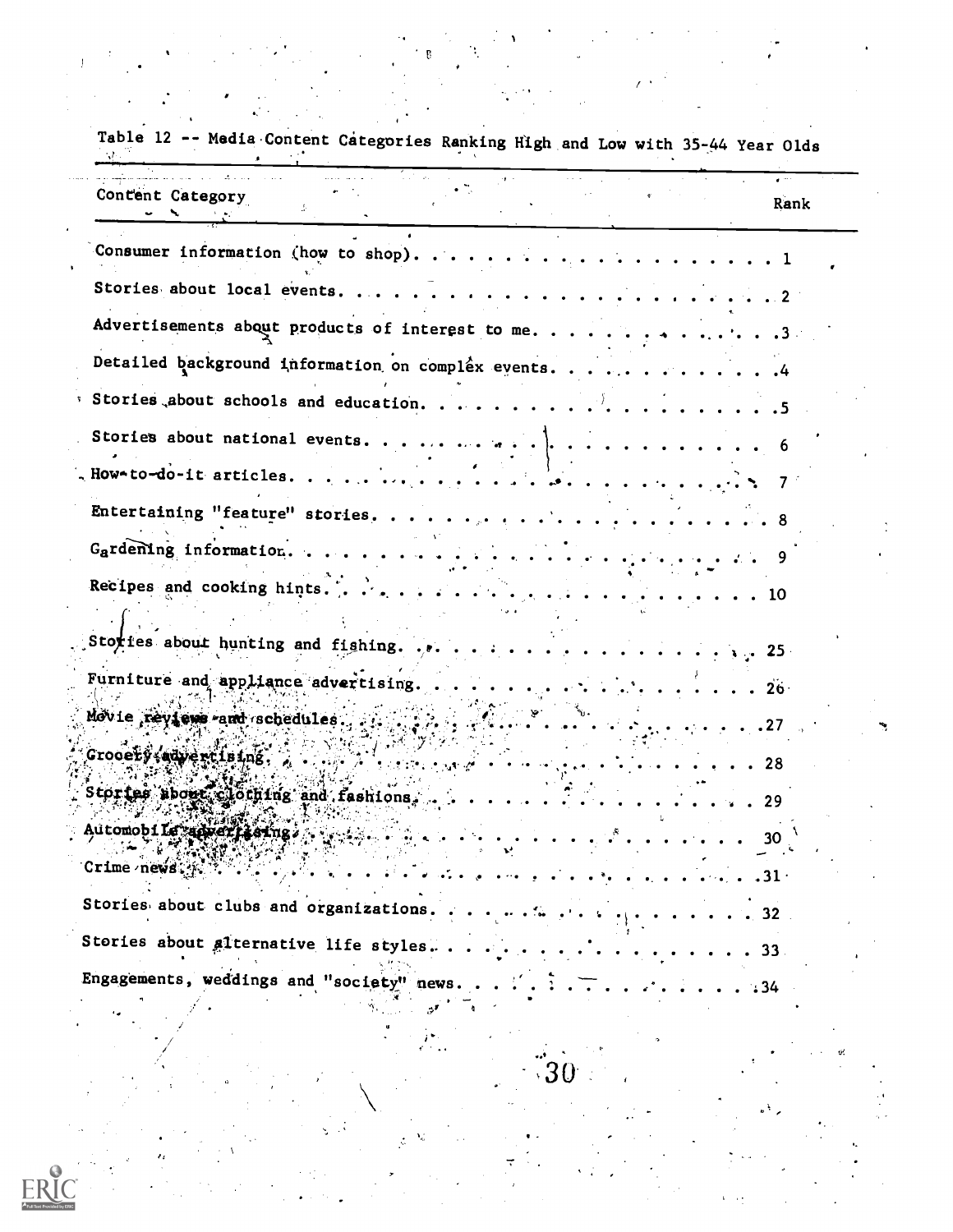| Table 13 -- Med a Content Categories Ranking High and Low with 45-54 Year Olds                                                                                                                                                                                                                                                                                                                                       |                                                      |      |
|----------------------------------------------------------------------------------------------------------------------------------------------------------------------------------------------------------------------------------------------------------------------------------------------------------------------------------------------------------------------------------------------------------------------|------------------------------------------------------|------|
| CONTENT CATEGORY                                                                                                                                                                                                                                                                                                                                                                                                     |                                                      | Rank |
|                                                                                                                                                                                                                                                                                                                                                                                                                      |                                                      |      |
| Stories about mational events.                                                                                                                                                                                                                                                                                                                                                                                       |                                                      |      |
|                                                                                                                                                                                                                                                                                                                                                                                                                      |                                                      |      |
|                                                                                                                                                                                                                                                                                                                                                                                                                      |                                                      |      |
| Gardening information                                                                                                                                                                                                                                                                                                                                                                                                | . 6                                                  |      |
|                                                                                                                                                                                                                                                                                                                                                                                                                      |                                                      |      |
|                                                                                                                                                                                                                                                                                                                                                                                                                      |                                                      |      |
|                                                                                                                                                                                                                                                                                                                                                                                                                      |                                                      |      |
| Editorials.<br>$\mathcal{F}^{(1)}\cap\mathcal{F}^{(2)}\cap\mathcal{F}^{(3)}\cap\mathcal{F}^{(4)}\cap\mathcal{F}^{(5)}\cap\mathcal{F}^{(6)}\cap\mathcal{F}^{(5)}\cap\mathcal{F}^{(6)}\cap\mathcal{F}^{(6)}\cap\mathcal{F}^{(6)}\cap\mathcal{F}^{(6)}\cap\mathcal{F}^{(6)}\cap\mathcal{F}^{(6)}\cap\mathcal{F}^{(6)}\cap\mathcal{F}^{(6)}\cap\mathcal{F}^{(6)}\cap\mathcal{F}^{(6)}\cap\mathcal{F}^{(6)}\cap\mathcal{$ |                                                      |      |
| Political news.                                                                                                                                                                                                                                                                                                                                                                                                      | $\cdots$ 25                                          |      |
| Stories about hunting and fishing.                                                                                                                                                                                                                                                                                                                                                                                   |                                                      |      |
| Movie reviews and schedules.                                                                                                                                                                                                                                                                                                                                                                                         |                                                      | 27   |
| Furniture and appliance advertising.                                                                                                                                                                                                                                                                                                                                                                                 | 28                                                   |      |
| Automotive advertising.                                                                                                                                                                                                                                                                                                                                                                                              | $\cdot$ $\cdot$ 29                                   |      |
| Crime news.                                                                                                                                                                                                                                                                                                                                                                                                          | $\cdots$ 30<br>. .31                                 |      |
| Engagements, weddings and "society" news.                                                                                                                                                                                                                                                                                                                                                                            | $\ldots$ 32                                          |      |
| Stories about clubs and organizations:                                                                                                                                                                                                                                                                                                                                                                               | $\mathbf{r}$ . The state $\mathbf{r}$<br>$\cdots$ 33 |      |

 $\frac{1}{2}$ 

 $\sum_{i=1}^{n}$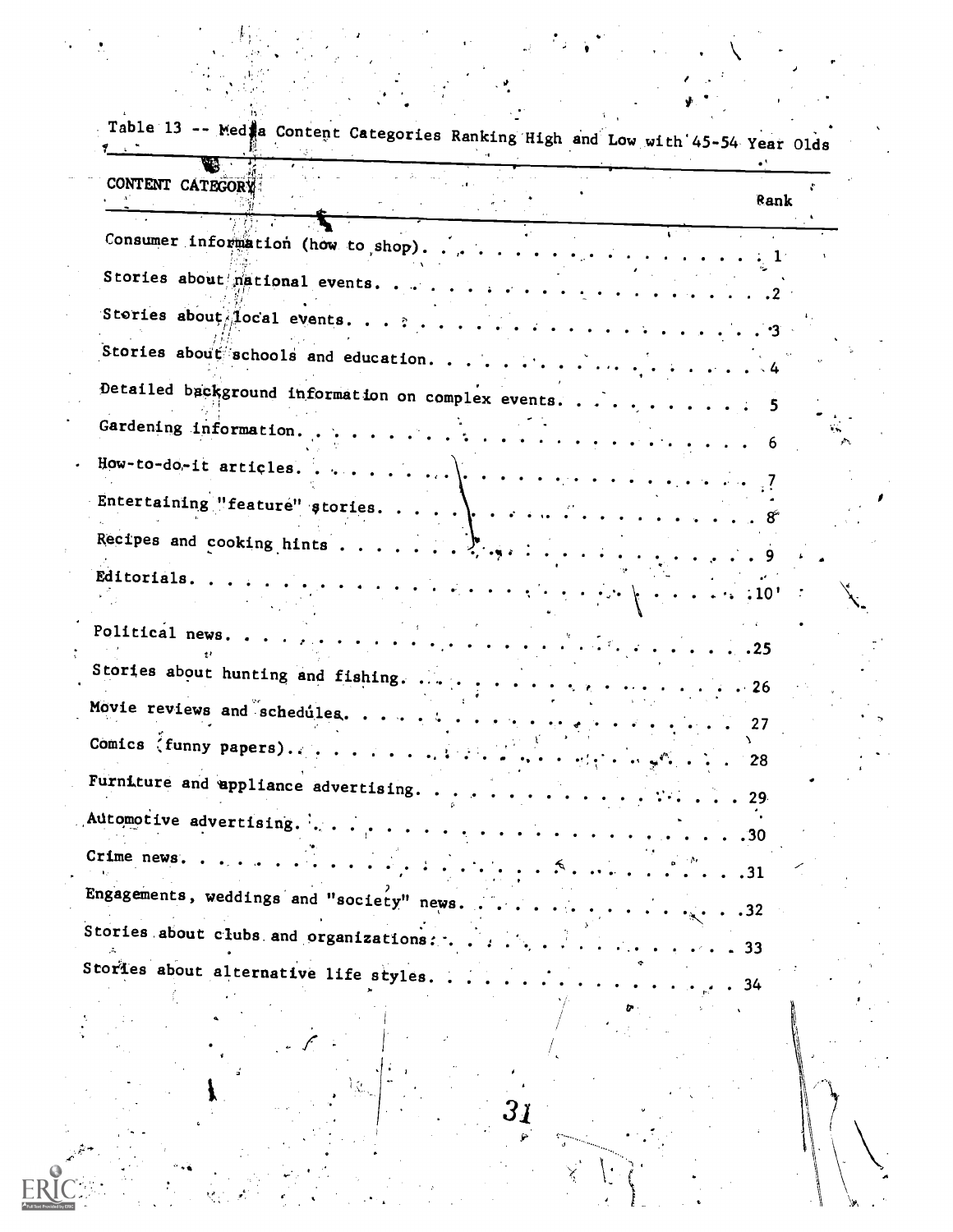| Content Category                                                                             |  | <sup>.</sup> Rank |  |
|----------------------------------------------------------------------------------------------|--|-------------------|--|
| a kata wa wakazi wa                                                                          |  | $\sim$ 1          |  |
|                                                                                              |  |                   |  |
|                                                                                              |  |                   |  |
| Stories about schools and education. $\ldots$                                                |  |                   |  |
| Advertisements about products of interest to me. $\cdot \cdot \cdot \cdot \cdot \cdot \cdot$ |  | 5.                |  |
|                                                                                              |  |                   |  |
| Stories about churches and religion.                                                         |  |                   |  |
|                                                                                              |  | - 8 .             |  |
| Detailed background information on complex issues                                            |  |                   |  |
|                                                                                              |  |                   |  |
|                                                                                              |  | -25               |  |
|                                                                                              |  | 26                |  |
|                                                                                              |  |                   |  |
|                                                                                              |  |                   |  |
| Furniture and appliance advertising. $\cdots$ 29                                             |  |                   |  |
|                                                                                              |  |                   |  |
| Crime news                                                                                   |  | $\ldots$ 31       |  |
| Stories about clubs-and organizations                                                        |  | -32               |  |
| Engagements, weddings and "society" news.                                                    |  |                   |  |
| Stories about alternative life styles                                                        |  |                   |  |

Table 14 -- Media Qontent Categories Ranking High and Low with 55-64 Year Olds

 $\mathcal{N}$ 

t,

Eŀ